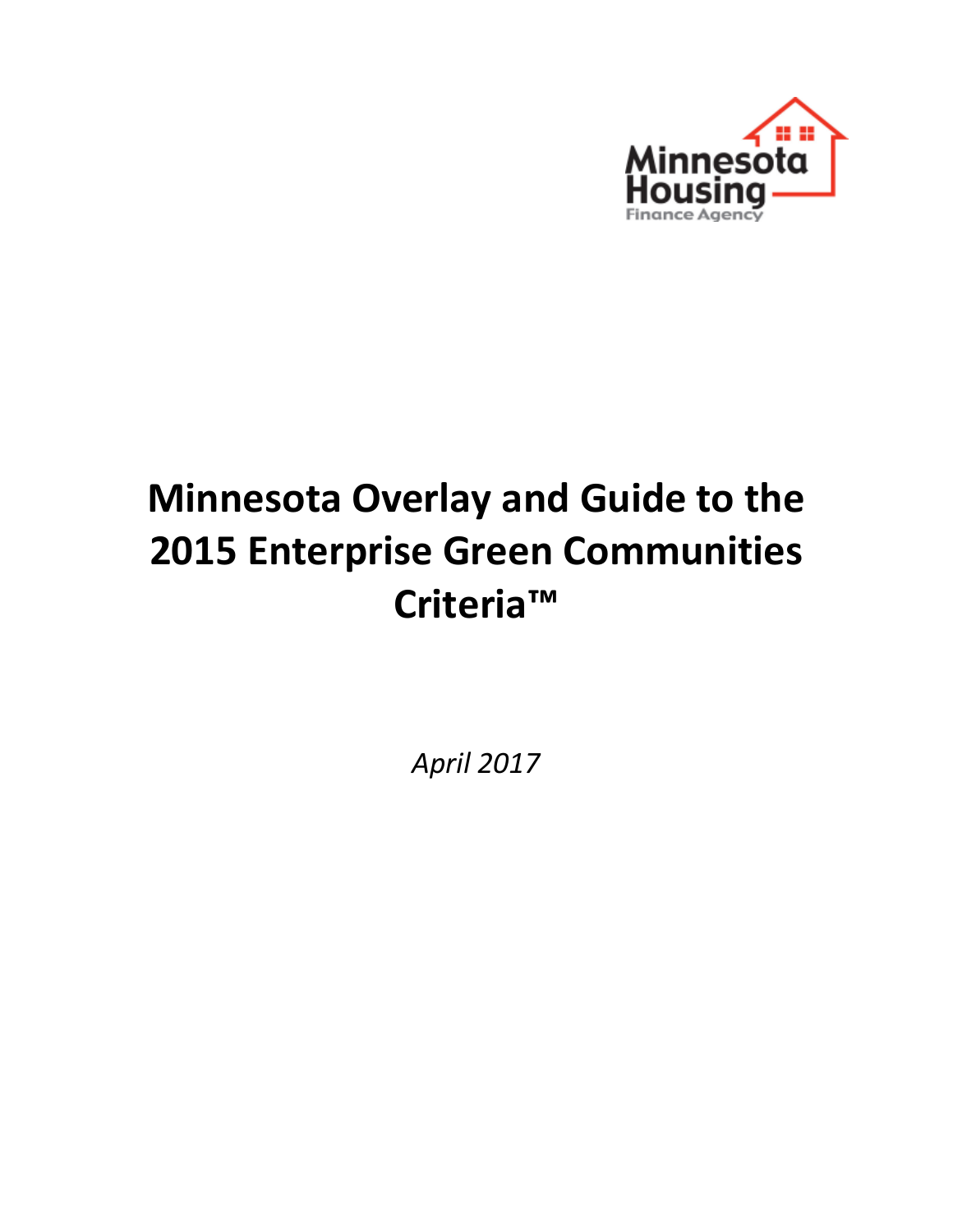

*The Minnesota Housing Finance Agency does not discriminate on the basis of race, color, creed, national origin, sex, religion, and marital status, status with regard to public assistance, disability familial status, or sexual orientation in the provision of services.*

*An equal opportunity employer.*

*This information will be made available in alternative format upon request.*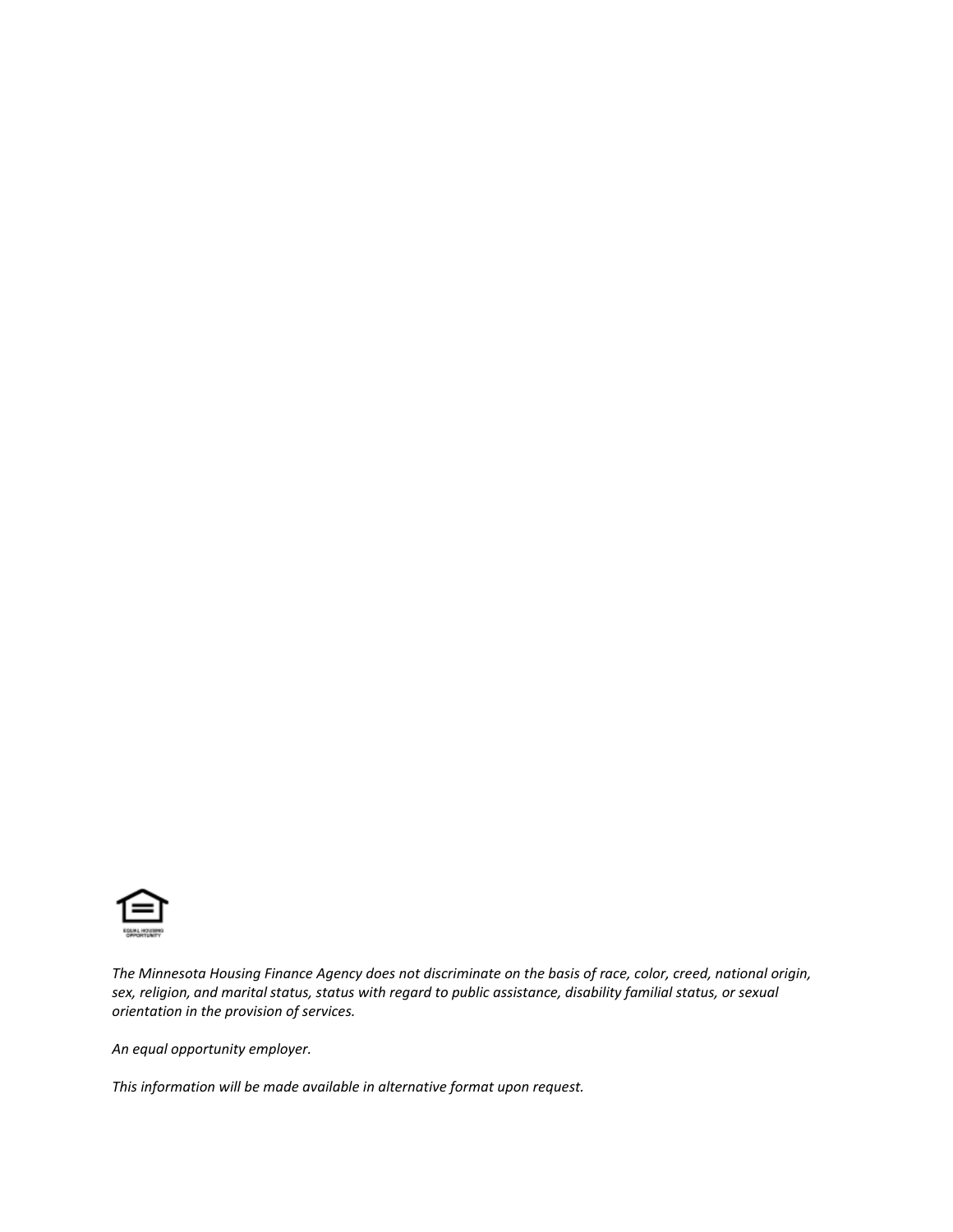# **Table of Contents**

| 2.01       |                                                                 |  |
|------------|-----------------------------------------------------------------|--|
| 2.02       |                                                                 |  |
|            |                                                                 |  |
|            | Chapter 4 - Certification by Enterprise Green Communities7      |  |
|            |                                                                 |  |
|            |                                                                 |  |
| 6.01       |                                                                 |  |
| Table 6.01 |                                                                 |  |
| 6.02       |                                                                 |  |
| Table 6.02 |                                                                 |  |
| 6.03       |                                                                 |  |
| Table 6.03 |                                                                 |  |
| 6.04       |                                                                 |  |
| 6.05       |                                                                 |  |
|            |                                                                 |  |
|            |                                                                 |  |
|            |                                                                 |  |
|            |                                                                 |  |
|            |                                                                 |  |
|            |                                                                 |  |
|            |                                                                 |  |
|            |                                                                 |  |
|            | Chapter 7 – Single Family Funded Project Requirements 25        |  |
| 7.01       |                                                                 |  |
| Table 7.01 |                                                                 |  |
| 7.02       | Multifamily Minimum Mandatory Criteria for SF Moderate Rehab 25 |  |
| Table 7.02 |                                                                 |  |
| 7.03       |                                                                 |  |
| Table 7.03 |                                                                 |  |
| 7.04       |                                                                 |  |
| 7.05       |                                                                 |  |
|            |                                                                 |  |
|            |                                                                 |  |
|            |                                                                 |  |
|            |                                                                 |  |
|            |                                                                 |  |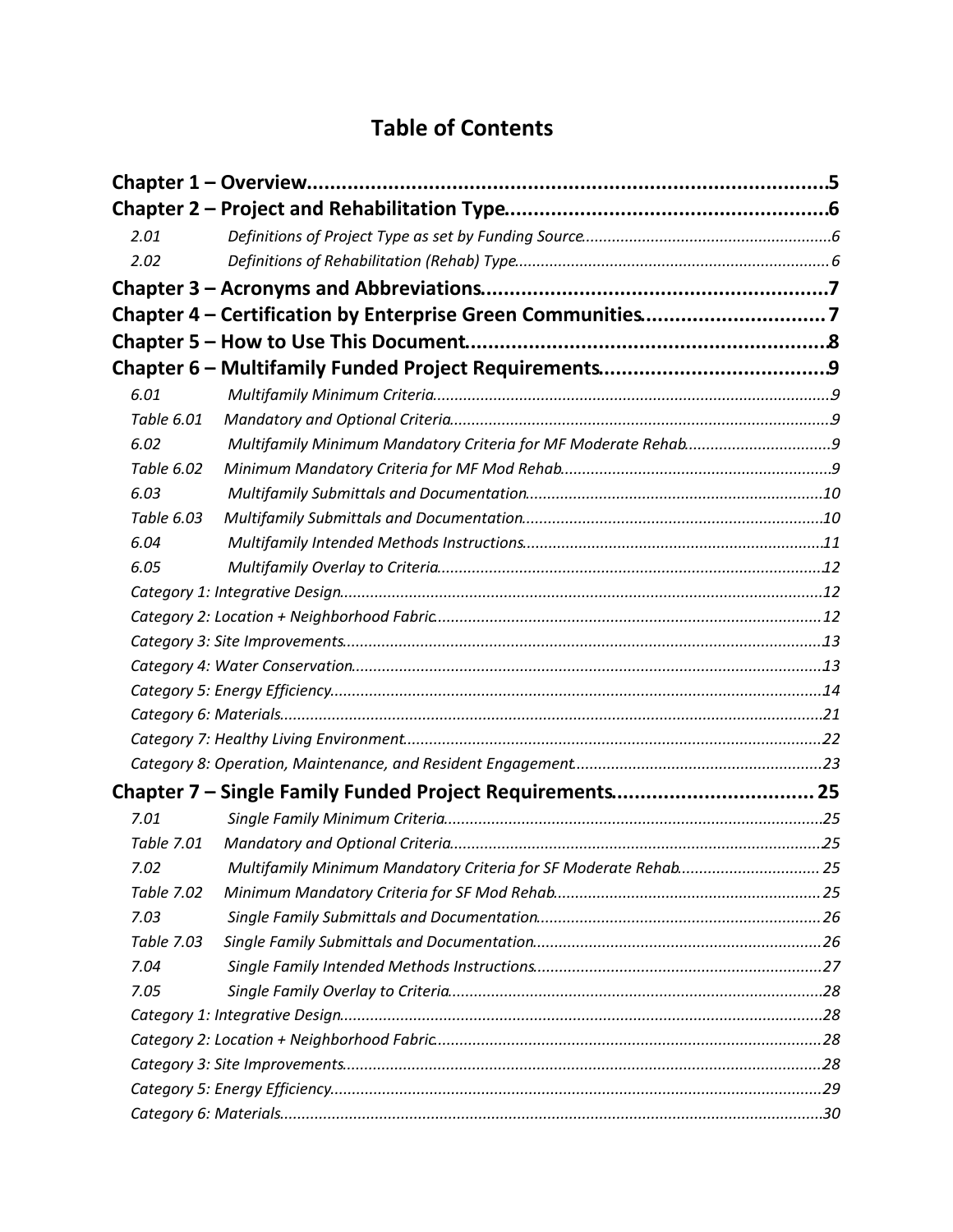| 8.01 |                                                         |  |
|------|---------------------------------------------------------|--|
| 8.02 |                                                         |  |
| 8.03 |                                                         |  |
| 8.04 |                                                         |  |
| 8.05 |                                                         |  |
|      | Chapter 9 – Contract Compliance and Equal Opportunity37 |  |
| 9.01 |                                                         |  |
| 9.02 |                                                         |  |
| 9.03 |                                                         |  |
| 9.04 |                                                         |  |
| 9.05 |                                                         |  |
|      |                                                         |  |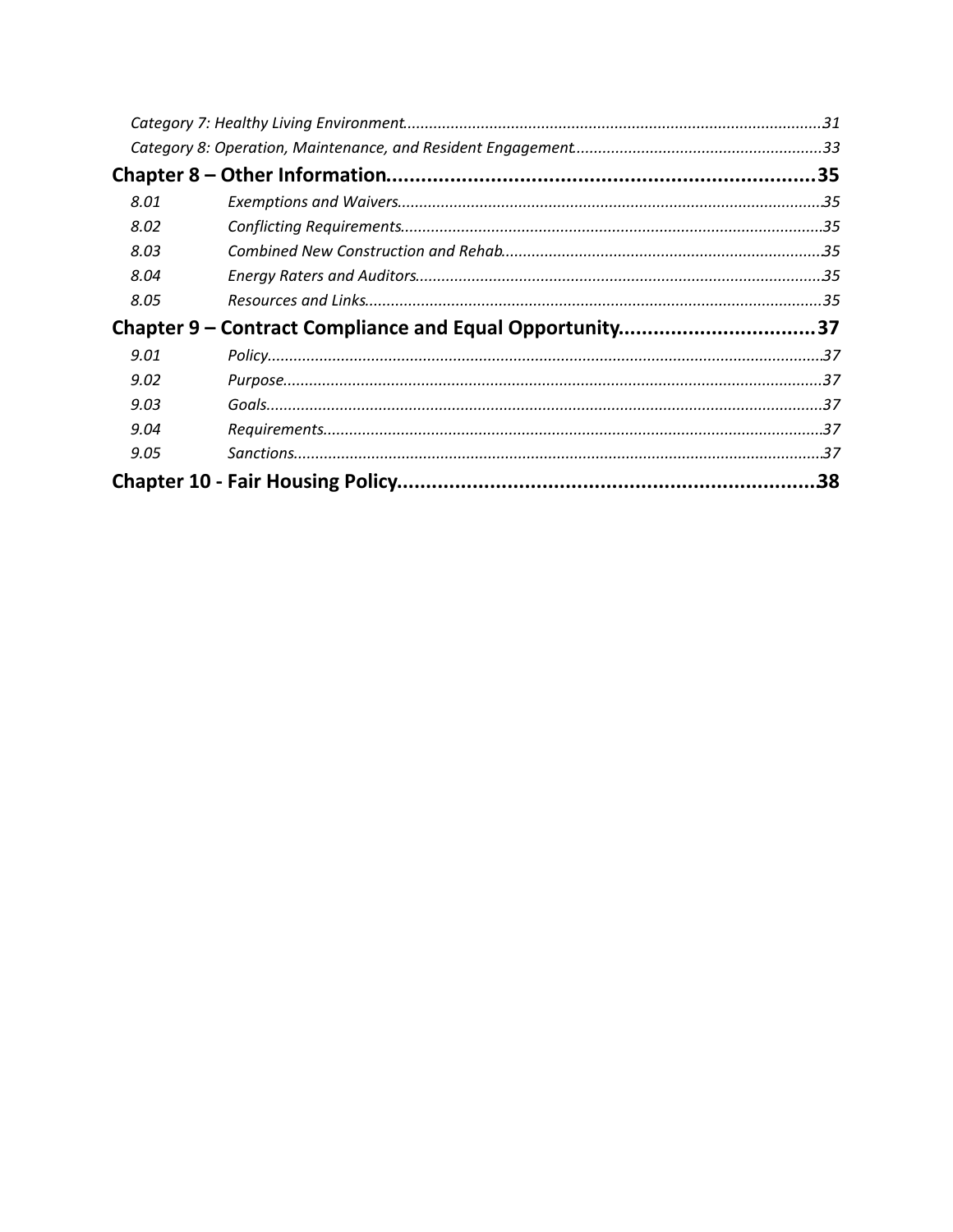# <span id="page-4-0"></span>**Chapter 1 – Overview**

To create homes that are durable, healthy and efficient, the Minnesota Housing Finance Agency (Minnesota Housing) and its funding partners created this updated Minnesota Overlay and Guide (MN Overlay). Unless specifically noted otherwise, all projects receiving Housing Tax Credit (HTC) allocation or other capital improvement funding from Minnesota Housing must meet all requirements of the 2015 Enterprise Green Communities Criteria (EGCC) as amended by this MN Overlay.

This MN Overlay is subject to periodic revisions and updates. The last revised date is posted on the cover of the document.

EGCC is also subject to periodic revisions and updates. Development teams should verify they are working with the most current version of Enterprise's documents including, but not limited to, Criteria, addendums, workbooks, etc. Find the latest versions of 2015 EGCC and clarifications at: [Enterprise Green](http://www.enterprisecommunity.com/solutions-and-innovation/enterprise-green-communities/criteria)  [Communities](http://www.enterprisecommunity.com/solutions-and-innovation/enterprise-green-communities/criteria) web site.

If a newer version of this document is released after the initial selection of financing for a project, the Development team may use the EGCC version and Overlay version current at that time. Note that this is the first MN Overlay to the 2015 EGCC.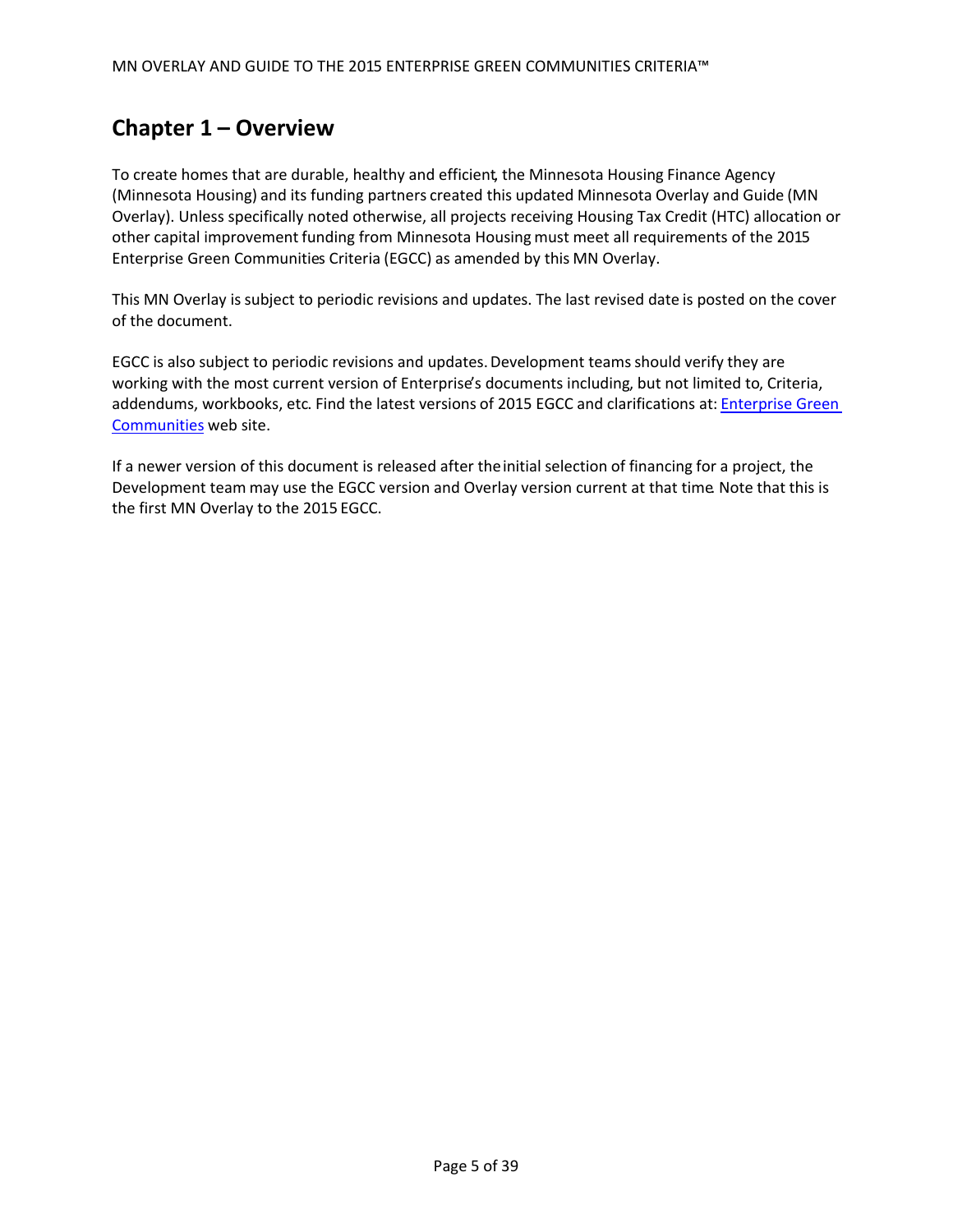# <span id="page-5-0"></span>**Chapter 2 – Project and Rehabilitation Type**

# <span id="page-5-1"></span>**2.01 Definitions of Project Type as set by Funding Source**

**Multifamily** (MF) is defined as any project or Dwelling Unit (DU) where the occupant(s) are renters and do not own the property. Multifamily projects may include single family homes, duplexes, townhomes, buildings with elevators, multi-storied buildings, etc., and are generally administered by Minnesota Housing's Multifamily Division. Contact Minnesota Housing's [Staff Architects](http://www.mnhousing.gov/get/MHFA_012063) for clarifications, if needed.

**Single Family** (SF) is defined as single family homes, duplexes and townhomes where the occupant owns the dwelling and the project is administered through Minnesota Housing's Single Family Division.

# <span id="page-5-2"></span>**2.02 Definitions of Rehabilitation (Rehab) Type**

**Substantial Rehabilitation** (or "Gut" Rehab) is defined as a project:

- 1.That includes the replacement and/or improvements of at least two major systems of the building, including its envelope. Major building systems include roof structures, wall or floor structures, foundations, plumbing, heating ventilating and air conditioning (HVAC) and electrical systems. The building envelope is defined as the air barrier and thermal barrier separating exterior from interior space.
- 2. Or, where the Work Area exceeds 50 percent of the Aggregate Area of the building per the 2015 Minnesota Conservation Code for Existing Buildings Section 505 - Level 3 Alteration.

#### **Moderate Rehabilitation** is defined as a project:

- 1. That does not fall into Substantial Rehabilitation as defined above.
- 2. Or, where the work is limited to the 2015 Minnesota Conservation Code for Existing Buildings definition of Section 502 Repairs, Section 503 Level 1 Alteration or Section 504 Level 2 Alteration.

**Limited Scope Rehabilitation** status may be considered by Minnesota Housing based upon the cost, funding source, number of DUs, number of stories, or other reasons.

Minnesota Housing will have the sole discretion for determining and approving Substantial, Moderate, or Limited Scope status for rehabilitation activities. All projects must be considered Substantial or Moderate at the time of application. Limited Scope status may only be considered after funding is awarded.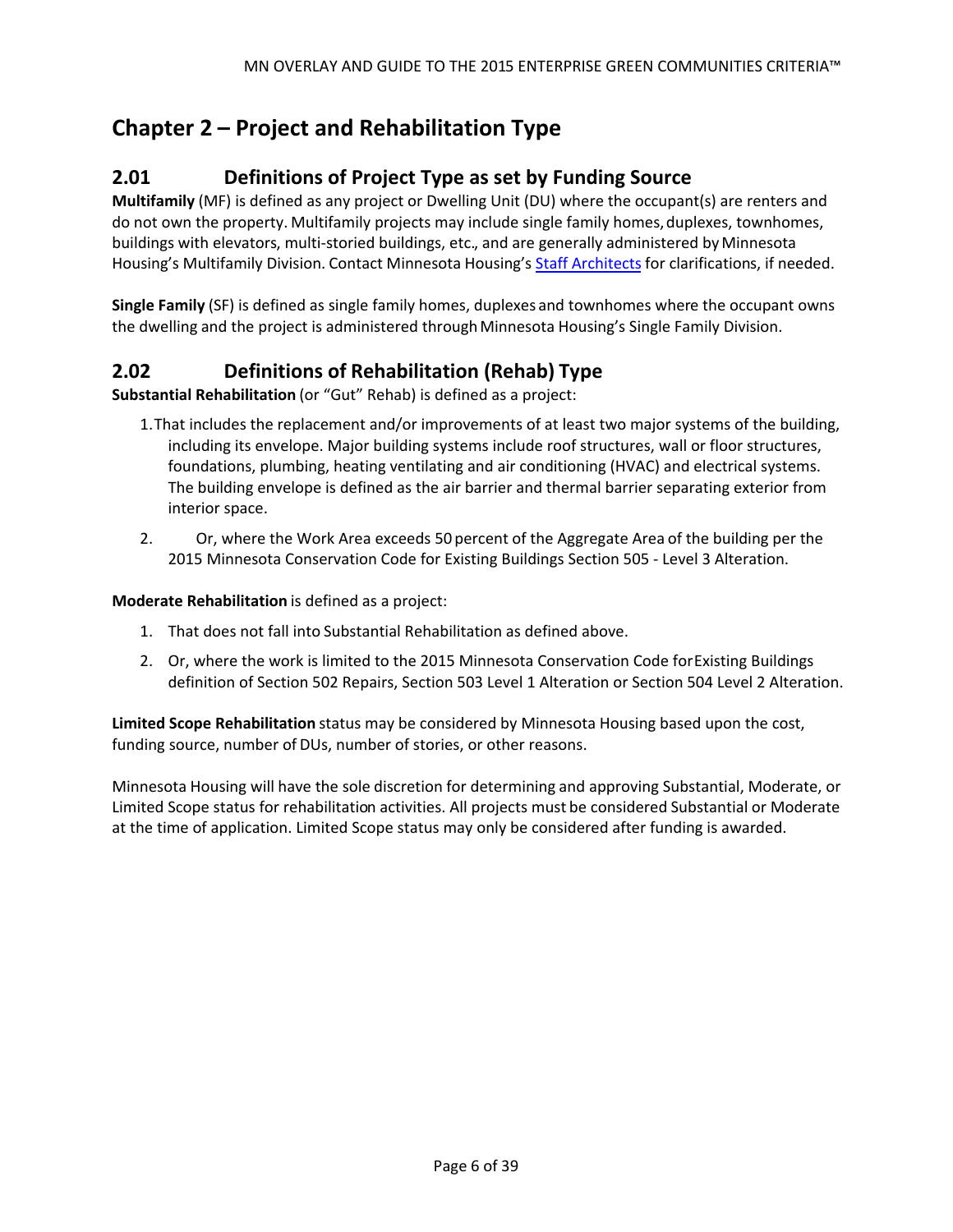| DU                 | <b>Dwelling Unit</b>                                                        |  |
|--------------------|-----------------------------------------------------------------------------|--|
| <b>EGCC</b>        | Enterprise Green Communities Criteria (2015 version unless noted otherwise) |  |
| <b>HTC</b>         | <b>Housing Tax Credits</b>                                                  |  |
| <b>Impact Fund</b> | Minnesota Housing's Single Family Community Homeownership Impact Fund       |  |
| <b>MF</b>          | Multifamily                                                                 |  |
| <b>MN Overlay</b>  | Minnesota Overlay to the Enterprise Green Communities Criteria              |  |
| Mod                | Moderate                                                                    |  |
| <b>NSP</b>         | Neighborhood Stabilization Program (Single Family)                          |  |
| Rehab              | Rehabilitation                                                              |  |
| <b>RLP</b>         | Rehabilitation Loan Program (Single Family)                                 |  |
| <b>SF</b>          | Single Family                                                               |  |
| Sub                | Substantial                                                                 |  |

# <span id="page-6-0"></span>**Chapter 3 – Acronyms and Abbreviations**

# <span id="page-6-1"></span>**Chapter 4 – Certification by Enterprise Green Communities**

Enterprise certification is **not required** for projects receiving HTC or other Minnesota Housing funding. However, Minnesota Housing encourages all new construction and substantial rehab developments to seek certification.

If the development team is required by others to certify their project or if the team voluntarily decides to pursue Enterprise certification, Minnesota Housing should be notified in writing of this intent. Submittal requirements are simplified for projects pursuing Enterprise certification; see *Chapter 6 – Submittals* for details.

Enterprise should be consulted early in the process if a certification path is pursued. Revisions to the EGCC as outlined in this overlay and guide are minimum requirements for Minnesota Housing funded projects and may not meet all requirements required for Enterprise certification.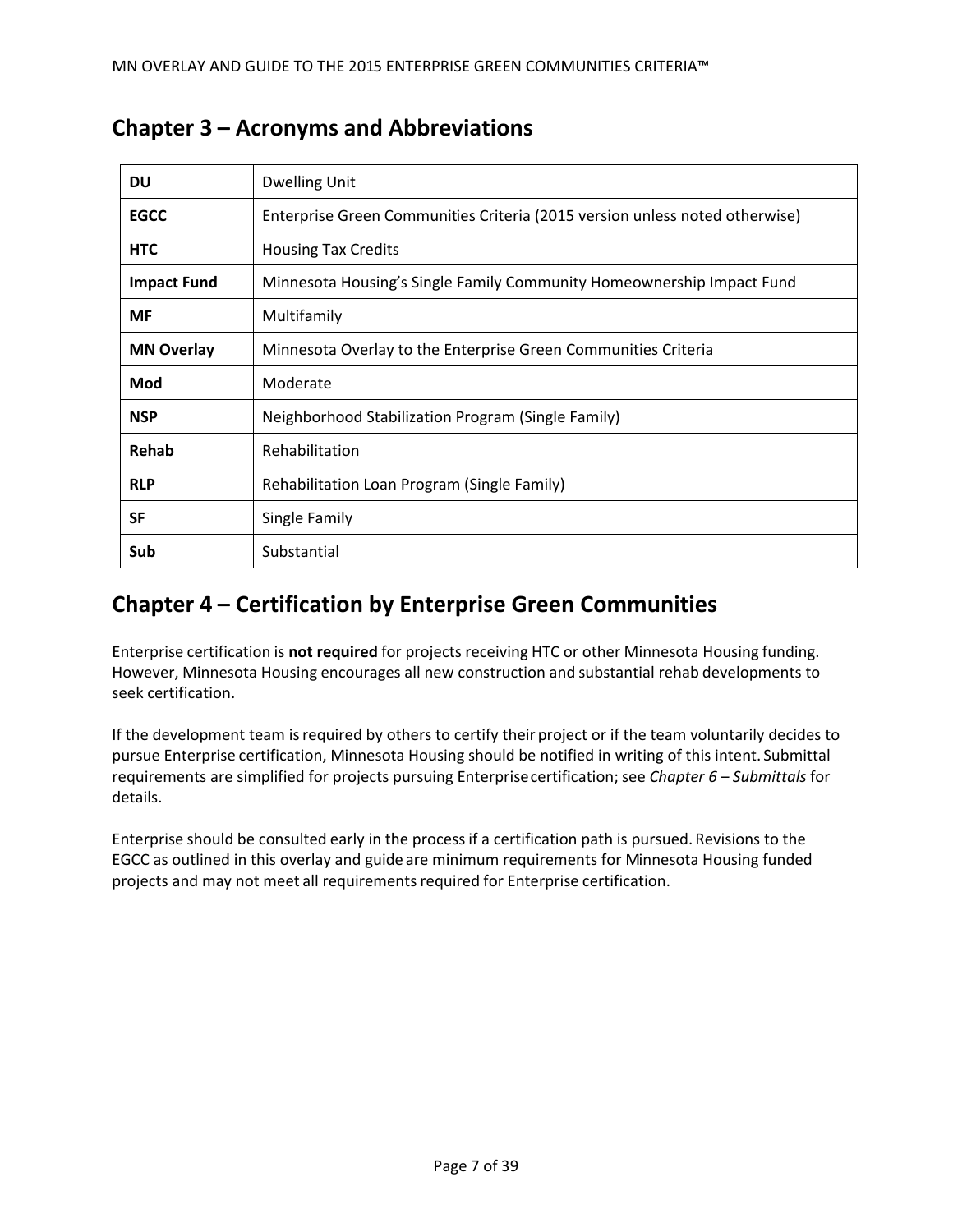# <span id="page-7-0"></span>**Chapter 5 – How to Use This Document**

This MN Overlay applies to all Multifamily (MF) and Single Family (SF) new construction, substantial/gut rehab, and moderate rehab projects requesting and receiving Minnesota Housing financing. It's designed to be used in conjunction with the [2015 Enterprise Green Communities Criteria](http://www.enterprisecommunity.com/solutions-and-innovation/enterprise-green-communities/criteria). The items listed in this MN Overlay modify or replace the corresponding item in the 2015 EGCC.

The 2015 EGCC and this MN Overlay are applied in different ways.

- 1. The EGCC is applied based on the structure type (Single Family, Low-rise Multifamily, and Mid/High-rise Multifamily).
- 2. It's also based on Minnesota Housing's definition of MF and SF funded projects.
	- a. **Multifamily funded projects** must meet the requirements outlined in **Chapter 6** of this MN Overlay.
	- b. **Single Family funded projects** must meet the requirements outlined in **Chapter 7** of this MN Overlay.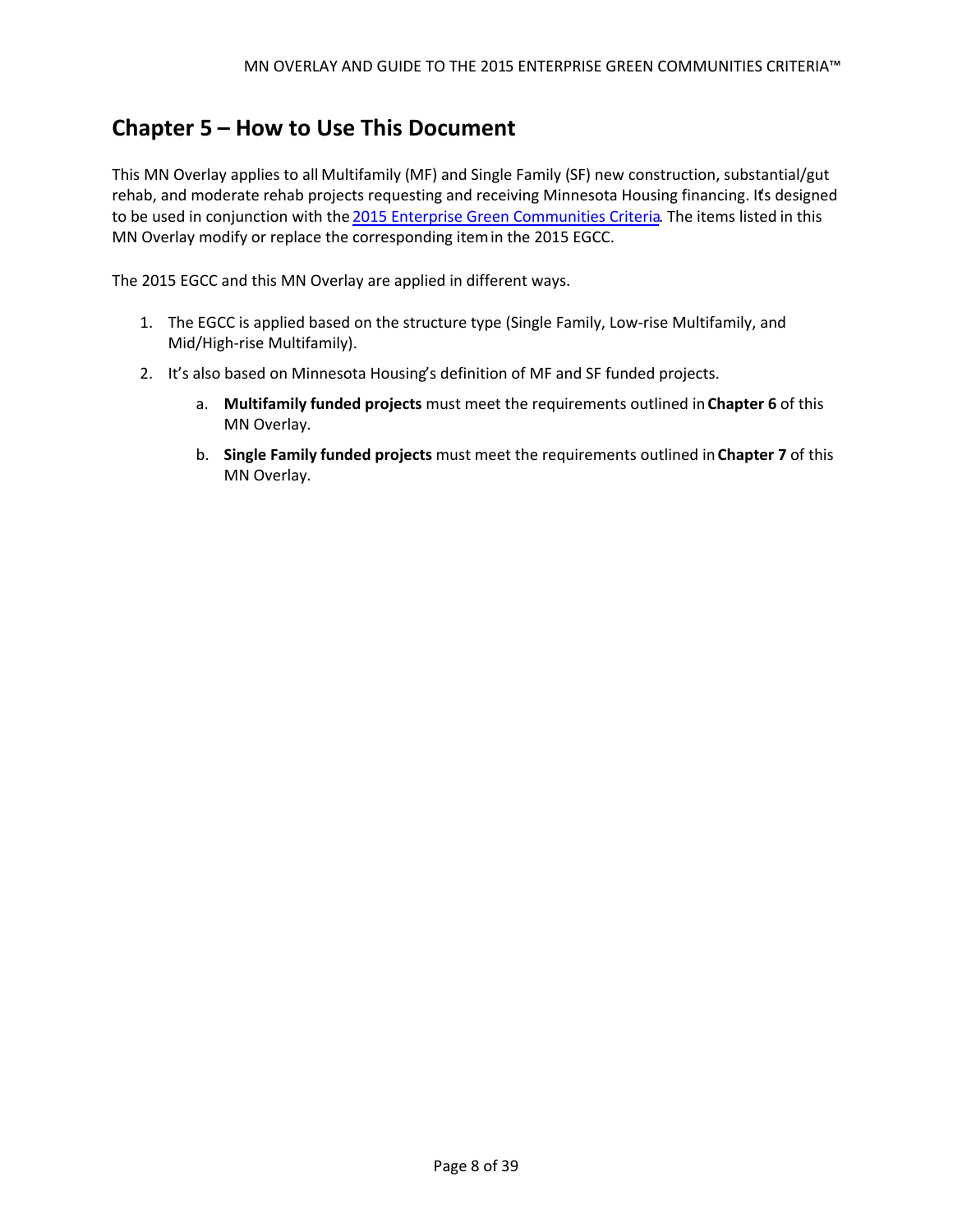# <span id="page-8-0"></span>**Chapter 6 – Multifamily Funded Project Requirements**

## <span id="page-8-1"></span>**6.01 Multifamily Minimum Criteria**

Mandatory Criteria and Optional (points) Criteria are required for Minnesota Housing funded MF projects must be per Table 6.01.

| <b>Construction Type</b>       | <b>Required</b><br><b>Mandatory Criteria</b> | <b>Required Optional</b><br>(points) Criteria | <b>Certification</b>          |
|--------------------------------|----------------------------------------------|-----------------------------------------------|-------------------------------|
| MF New<br>Construction         | Yes                                          | Yes, at least 35                              | Encouraged, but not required. |
| <b>MF Substantial</b><br>Rehab | Yes <sup>1,2</sup>                           | Yes, at least 30                              | Encouraged, but not required. |
| MF Moderate<br>Rehab           | Yes $1,2$ ,<br>See Table 6.02                | Yes, at least 30                              | Encouraged, but not required. |

### <span id="page-8-2"></span>**Table 6.01 Mandatory and Optional Criteria**

#### **Table 6.01 Footnotes:**

- 1. Any improvements made at the time of construction are required to comply with the corresponding Mandatory Criteria, except when the Criteria specifically denote "New Construction only." For example, compliance is required for new finishes, replacement of equipment, building components, mechanical systems, electrical systems, assembly of components, and other if replacement is in the projects scope of work.
- 2. Existing equipment, plumbing fixtures, and/or appliances that remain (not improved) are exempt from meeting New Construction requirements.

### <span id="page-8-3"></span>**6.02 Multifamily Minimum Mandatory Criteria for MF Moderate Rehab**

Not all Mandatory Criteria are required for MF Moderate Rehab projects. Minimum Mandatory Criteria for MF Moderate Rehab must be per Table 6.02.

| <b>Criteria</b><br>No.      | <b>2015 EGCC</b>                                          | <b>Moderate Rehab</b>         |
|-----------------------------|-----------------------------------------------------------|-------------------------------|
| 1.1a                        | <b>Goal Setting</b>                                       | Mandatory                     |
| 1.1 <sub>b</sub>            | Criteria Documentation                                    | Mandatory                     |
| 3.1                         | <b>Environmental Remediation</b>                          | Mandatory                     |
| 3.4                         | Landscaping                                               | Mandatory if in scope of work |
| 3.5a                        | <b>Efficient Irrigation and Water Reuse</b>               | Mandatory if in scope of work |
| 5.1c or<br>5.1 <sub>d</sub> | <b>Building Performance</b>                               | Mandatory                     |
| 5.3                         | Sizing of Heating and Cooling Equipment                   | Mandatory if in scope of work |
| 5.4                         | <b>ENERGY STAR Appliances</b>                             | Mandatory if in scope of work |
| 5.5                         | Lighting                                                  | Mandatory if in scope of work |
| 6.1                         | Low/ No VOC Paints, Coatings and Primers                  | Mandatory if in scope of work |
| 6.2                         | Low/ No VOC Adhesives and Sealants                        | Mandatory if in scope of work |
| 6.6                         | Composite Wood Products that Emit Low/ No<br>Formaldehyde | Mandatory if in scope of work |

<span id="page-8-4"></span>**Table 6.02 Minimum Mandatory Criteria for MF Mod Rehab**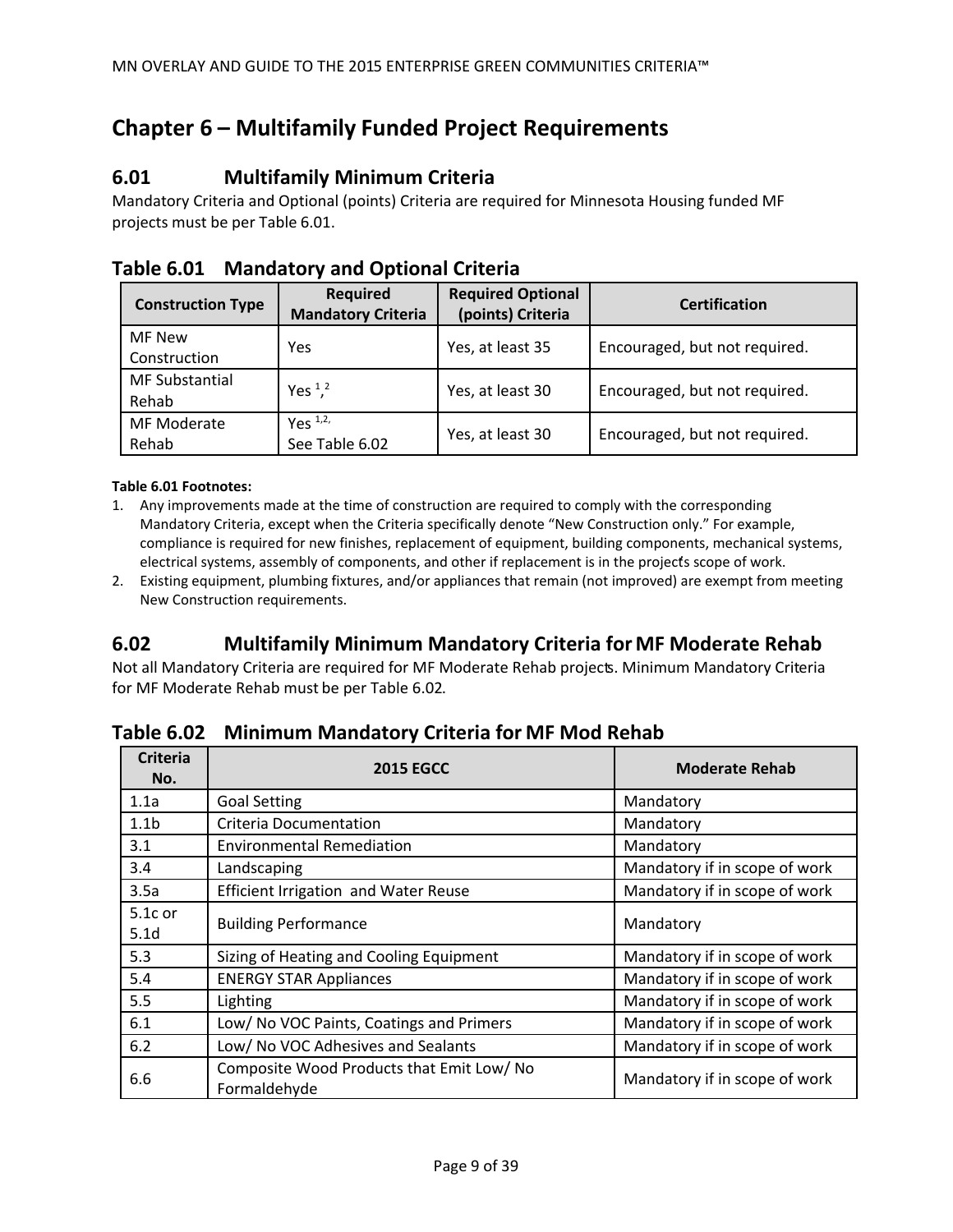#### MN OVERLAY AND GUIDE TO THE 2015 ENTERPRISE GREEN COMMUNITIES CRITERIA™

| 6.7a | <b>Environmentally Preferable Flooring</b>                               | Mandatory if in scope of work                                                 |
|------|--------------------------------------------------------------------------|-------------------------------------------------------------------------------|
| 6.8  | <b>Mold Prevention: Surfaces</b>                                         | Mandatory                                                                     |
| 6.9  | Mold Prevention: Tub & Shower Enclosures                                 | Mandatory if in scope of work                                                 |
| 6.12 | <b>Construction Waste Management</b>                                     | Mandatory                                                                     |
| 7.1  | Ventilation                                                              | Mandatory                                                                     |
| 7.2  | Clothes Dryer Exhaust                                                    | Mandatory                                                                     |
| 7.3  | <b>Combustions Safety</b>                                                | Mandatory                                                                     |
| 7.5  | Vapor Retarder Strategies                                                | Mandatory if in scope of work                                                 |
| 7.6  | <b>Water Drainage</b>                                                    | Mandatory if in scope of work                                                 |
| 7.7  | <b>Mold Prevention: Water Heaters</b>                                    | Mandatory                                                                     |
| 7.8  | Radon Mitigation                                                         | See Minnesota Housing<br><b>Environmental Standards Radon</b><br>Requirements |
| 7.9  | Garage Isolation                                                         | Mandatory                                                                     |
| 7.10 | Integrated Pest Management                                               | Mandatory                                                                     |
| 7.12 | Active Design: Promoting Physical Activity within the<br><b>Building</b> | Mandatory                                                                     |
| 7.15 | <b>Reduce Lead Hazards</b>                                               | See Minnesota Housing<br><b>Environmental Standards for</b><br>Lead Hazards   |
| 8.1  | <b>Building Maintenance Manual</b>                                       | Mandatory                                                                     |
| 8.2  | <b>Emergency Management Manual</b>                                       | Mandatory                                                                     |
| 8.3  | <b>Resident Manual</b>                                                   | Mandatory                                                                     |
| 8.4  | <b>Resident and Property Staff Orientation</b>                           | Mandatory                                                                     |

# <span id="page-9-0"></span>**6.03 Multifamily Submittals and Documentation**

Submittals and documentation for MF projects must be per Table 6.03. All items indicated as "Yes" must be submitted to Minnesota Housing at the Initial Application, Loan Commitment/Closing, and/or at End of Construction as indicated.

### <span id="page-9-1"></span>**Table 6.03 Multifamily Submittals and Documentation**

| <b>Documentation Requirement</b>                           | <b>Initial</b><br><b>Application</b> | Loan<br>Commitment<br>/ Closing | End of<br><b>Construction</b> |
|------------------------------------------------------------|--------------------------------------|---------------------------------|-------------------------------|
| Intended Methods Worksheet in an electronic Excel          |                                      |                                 |                               |
| format, OR documented commitment to certify through        | $Y \rho \varsigma^1$                 | Yes <sup>1</sup>                | Yes <sup>1</sup>              |
| Enterprise                                                 |                                      |                                 |                               |
| Minnesota Housing Waiver Request form                      | Yes <sup>2</sup>                     |                                 |                               |
| Criteria 5.1 (a, b, c, and d) HERS Performance or          |                                      |                                 |                               |
| Prescriptive Method Energy Goals; Energy Model; or         |                                      | Yes <sup>3</sup>                |                               |
| letter explaining compliance with Prescriptive Method      |                                      |                                 |                               |
| Criteria 5.1 (a, b, c, and d) HERS Certificate; Post-build |                                      |                                 |                               |
| Energy Report; Energy Report Form; or Thermal              |                                      |                                 | Yes <sup>3</sup>              |
| <b>Enclosure Inspection Checklist</b>                      |                                      |                                 |                               |

#### **Table 6.03 Footnotes:**

1. For projects voluntarily seeking certification through Enterprise, documentation of registration on Enterprises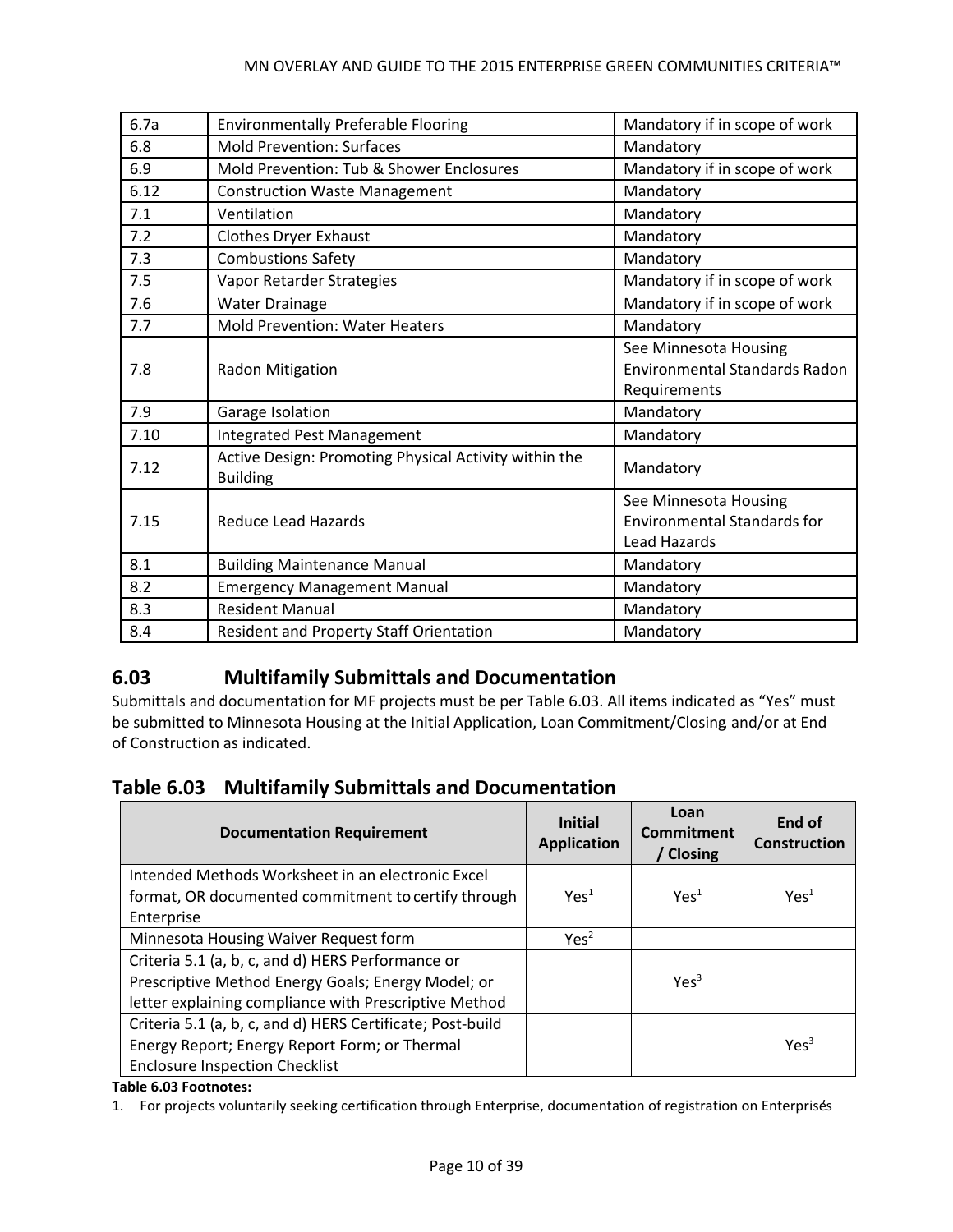Web Portal, including compliance of all mandatory items and optional points achieved, and documentation of final Enterprise certification, may be used in lieu of the Intended Methods Worksheet.

- 2. Only required if applicable.
- 3. See performance or prescriptive path with in Criteria 5.1 (a, b, c, or d) for applicable energy performance.

### <span id="page-10-0"></span>**6.04 Multifamily Intended Methods Instructions**

For projects voluntarily seeking certification through Enterprise, the following instructions **do not** apply. These instructions are only for projects completing the Minnesota Housing Intended Methods Worksheet for Minnesota Housing approval.

- For the **Initial Application Phase**, all MF developments seeking funding from Minnesota Housing must download the 2015 Intended Methods Worksheet on the Minnesota Housing Building [Standards](http://www.mnhousing.gov/wcs/Satellite?c=Page&cid=1358905261142&pagename=External%2FPage%2FEXTStandardLayout) web page and complete as follows:
- 1. Provide project information (Project Name, Location, etc.).
- 2. Indicate the "Application" Submittal Phase on the top right of the first page.
- 3. Indicate "Construction Type."
- 4. For each Criteria, check either "Yes", "No", "Not Applicable" (N/A), or "Waiver Request" (WR) under the "Intent to Comply" columns. All applicable Mandatory Criteria must be included.
- 5. For each Optional Criteria selected, indicate number of optional points under the "Selected Optional Points" (OP) column.
- 6. For each applicable and selected Criteria, provide an explanation under the "How Will Criteria Be Implemented?" column. Also include where each criteria item is documented by listing draw sheet number, specifications section number or other.
- 7. If a waiver is being requested, it must be included on a separate Minnesota Housing Waiver Request form available on the Minnesota Housing [Building Standards](http://www.mnhousing.gov/wcs/Satellite?c=Page&cid=1358905261142&pagename=External%2FPage%2FEXTStandardLayout) web page.
- 8. Borrower/Developer/Owner and the Architect of Record/Borrower's Architect must sign and date the "Intent to Comply Certification – Initial Application Phase".

For the **Loan Commitment/Loan Closing phase**, all MF developments must:

- 1. Indicate the "Loan Commitment/Loan Closing" Submittal Phase on the top right of the first page.
- 2. Update the "Date Last Updated."
- 3. Update, revise and correct changes based upon the final Minnesota Housing approved set of construction documents and construction contract.
- 4. The Borrower/Developer/Owner, Architect of Record/Borrower's Architect, and General Contractor must sign and date the "Contract Document Compliance Certification – Loan Commitment/Closing Phase".

For the **End of Construction/Construction Close-out phase**, all MF developments must:

- 1. Indicate the "End of Construction/Construction Close-out" Submittal Phase on the top right of the first page.
- 2. Update the "Date Last Updated."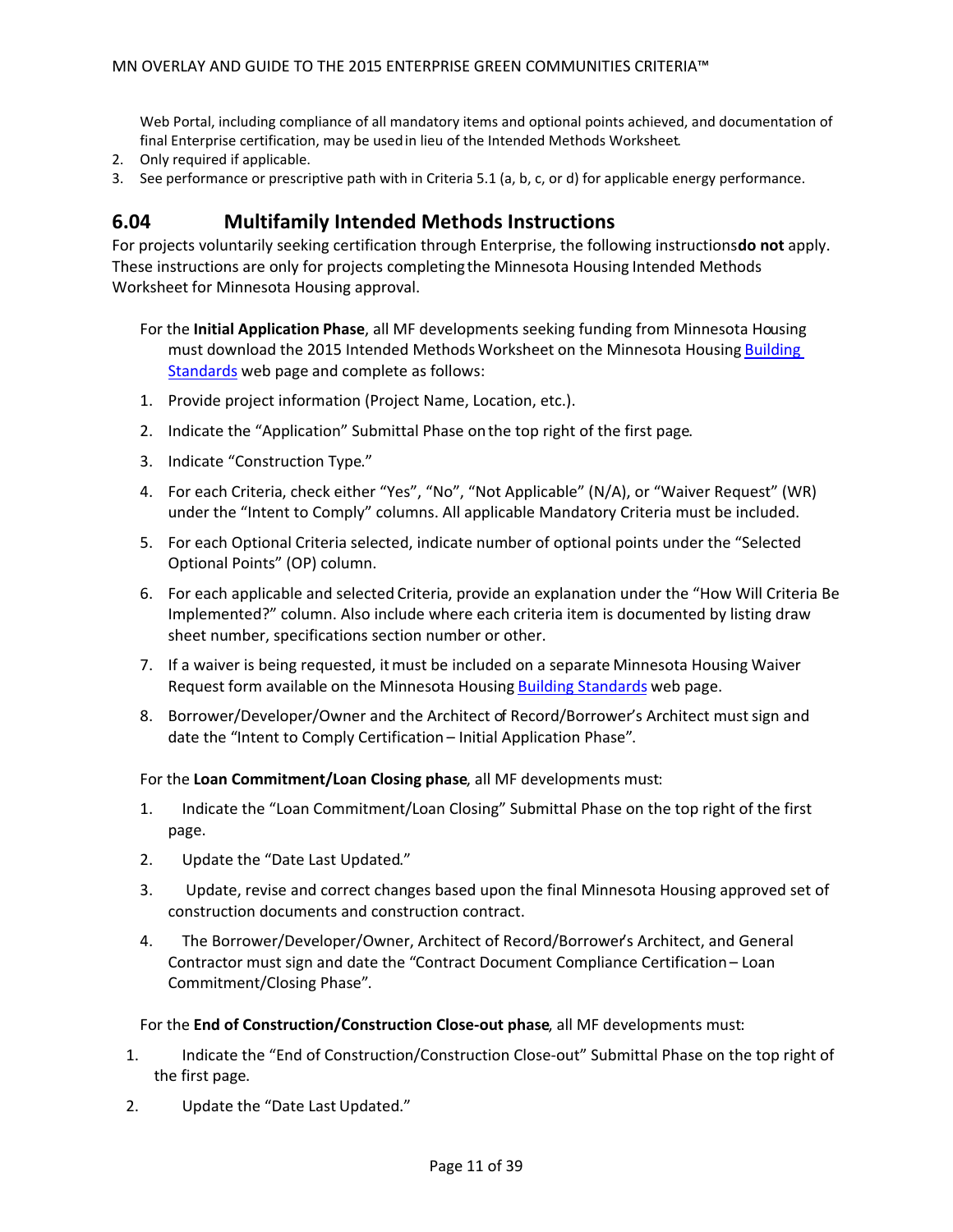- 3. Update, revise and correct any as-built changes.
- 4. The Borrower/Developer/Owner, Architect of Record/Borrower's Architect, and General Contractor must sign and date the "Compliance Certification – End of Construction/Construction Close-out Phase".

For each submittal phase, save the Intended Methods Worksheet as a PDF and send to Minnesota Housing.

### <span id="page-11-0"></span>**6.05 Multifamily Overlay to Criteria**

The following revisions, additions, and/or clarifications to the 2015 EGCC must be applied to Minnesota Housing funded projects including those receiving Hosing Tax Credit (HTC) only allocations:

#### <span id="page-11-1"></span>**Category 1: Integrative Design**

**Criteria 1.2a: Resident Health and Wellbeing: Design for Health** (Mandatory for New Construction; 2 optional points for Substantial Rehab and Moderate Rehab)

**REVISE:** The Mandatory requirements to only include New Construction. Two optional points are available for Substantial and Moderate Rehab projects.

**RESOURCES:** Go to the Minnesota Department of Health's Environmental [Public Health Data Portal](https://apps.health.state.mn.us/mndata/) for information to help complete the requirements for this criterion.

#### <span id="page-11-2"></span>**Category 2: Location + Neighborhood Fabric**

#### **Category 2: Guidance for New Construction Projects**

**OMIT:** Reference to New Construction projects earning Criteria 2.8 or earning 8 optional points from Category 2. Optional points under Category 2 are not required for any projects.

**CLARIFICATION:** Only New Construction projects are required to meet all Category 2 Mandatory Criteria.

# **Criteria 2.9: Improving Connectivity to the Community**

(Optional/4 max points)

**DELETE:** The "Improving Access" and "Incentivize Biking Mobility" sections and replace with the following:

#### **Improving Access**

*Auto*

Include car-share services (parking) on the property. *[1 point]*

#### **Incentivize Biking Mobility**

Provide outdoor bicycle racks that are accessible for visitors and residents. *[1 point]* Provide secure, lockable, sheltered and accessible bicycle storage. Provide one bicycle space for every two residential units. Post signage directing residents to bicycle parking areas and programs. *[2 points]*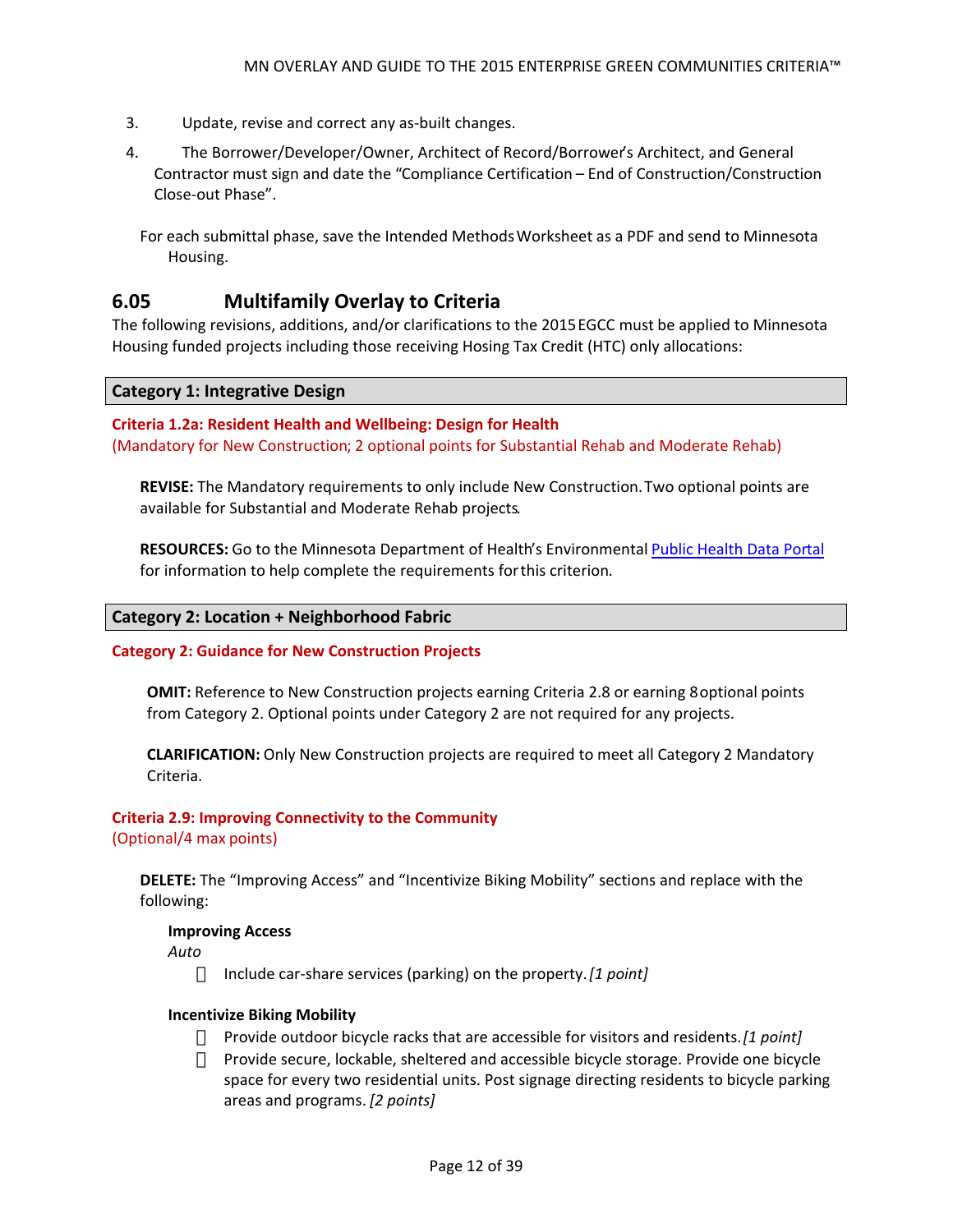#### **Criteria 2.12: Access to Fresh, Local Foods**

(Optional/6 points)

**REVISE:** Option 3: Proximity to Farmers Market (6 points). Omit the "grown within 400 miles of the project site, or from within the same state" limit for items sold. There must be no limit for distance from where items are grown.

#### <span id="page-12-0"></span>**Category 3: Site Improvements**

# **Criteria 3.1: Environmental Remediation**

(Mandatory for all projects)

**DELETE**: REQUIREMENTS and replace with modified text as follows:

#### **REQUIREMENTS**

All Multifamily projects must follow Minnesota Housing's Multifamily (MF) [Environmental Standards](http://www.mnhousing.gov/wcs/Satellite?c=Page&cid=1362997127234&pagename=External%2FPage%2FEXTStandardLayout).

#### **Criteria 3.3: Low-Impact Development**

(Mandatory for all projects located on a Greenfield)

**DELETE:** REQUIREMENTS 4th bullet item regarding Rural/Tribal/Small Towns.

**CLARIFICATION:** Curb and gutter must be provided per the Minnesota Housing Rental Housing Design/ Construction Standards.

#### <span id="page-12-1"></span>**Category 4: Water Conservation**

#### **Criteria 4.1: Water Conserving Fixtures**

(Mandatory for New Construction and Substantial Rehab; Optional/6 points for Moderate Rehab)

**REVISE**: The Mandatory/Optional Requirements.

- 1. Mandatory for New Construction and Substantial Rehab: No Overlay. Provide new waterconserving fixtures as per Criteria. No optional points.
- 2. Up to 5 optional points available for Moderate Rehab/Acquisition.
	- a. All Toilets = 1 point
	- b. All Urinals  $= 1$  point
	- c. All Showerheads = 1 point
	- d. All Kitchen Faucets = 1 point
	- e. All Lavatory Faucets = 1 point

**Criteria 4.6: Access to Potable Water during Emergencies** (Optional)

**OMIT:** This criteria in its entirety. Minnesota Housing will not accept this criterion for optional points.

#### <span id="page-12-2"></span>**Category 5: Energy Efficiency**

**General Notes applicable to Multifamily Criteria 5.1 (a, b, c, and d)**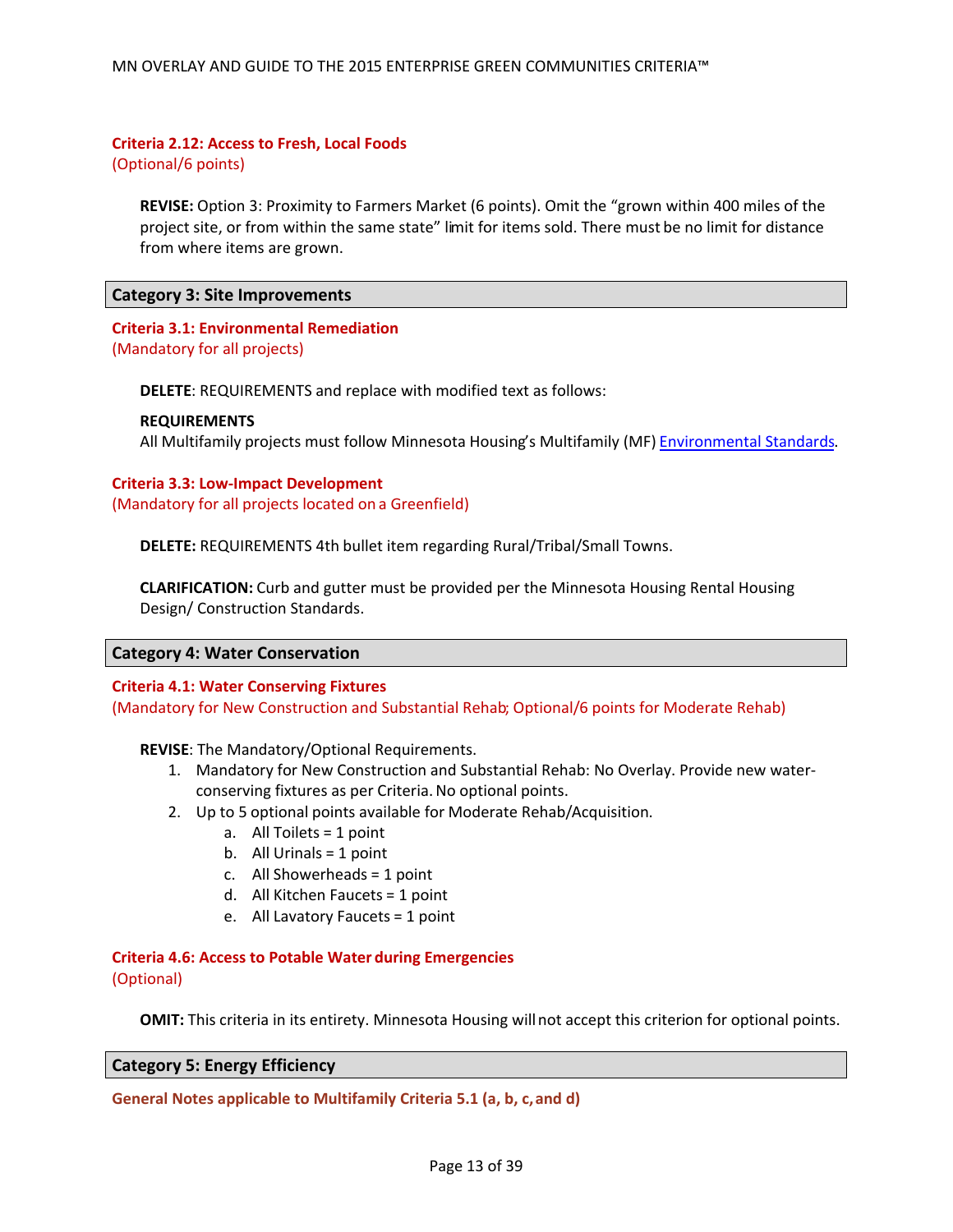It is acceptable to use one pathway for the Initial Application Phase and switch to another pathway after funds are awarded. In that event, the work scope must be re-evaluated and redefined based upon the recommendations and findings of the pathway used. Changes in scope are subject to approval by Minnesota Housing.

#### **Criteria 5.1a: Building Performance Standard: New Construction Energy Star for HOMES**

#### **REVISE: Applicability project types to read:**

(Mandatory for New Construction: Single family homes, attached homes, MF buildings four dwelling units or fewer, MF buildings with three stories or fewer, and MF buildings four and five stories where dwelling units occupy 80% or more of the occupiable square footage)

#### **Criteria 5.1b: Building Performance Standard: New Construction ASHRAE 90.1/ENERGY STAR Multifamily High Rise (MFHR)**

#### **REVISE: Applicability project types to read:**

(Mandatory for New Construction: MF buildings with four or more stories) (Exception: New Construction MF buildings 4 and 5 stories with or without central heating, cooling, and/ or water heating may certify through ENERGY STAR for Homes or through Energy Star MFHR. Under this option, dwelling units must make up at least 80% of the occupiable square footage. If using ENERGY STAR for Homes certification, follow criteria 5.1a)

#### **ADD:** The following CLARIFICATION

Buildings with or without heated garages must meet ES MFHR Mandatory Requirements with an energy performance at least 15 percent better than ASHRAE 90.1-(applicable MFHR version).

All buildings under this criterion **must** use a Performance Pathway with Energy Model as described herein which best matches their building type. ES MFHR **does not** have a Prescriptive Method for ASHRAE 90.1-2010. See the EPA's **Energy Star** website for ES MFHR approved energy model software.

#### **MODIFY:** The current criteria REQUIREMENTS to read:

Buildings four stories or more must follow one of the following three Compliance Methods:

1. **Compliance Method One. Buildings four stories or more WITH heated garages** are not eligible for ES MFHR Certification or EGGC Certification, therefore these buildings must submit the following directly to Minnesota Housing:

#### **Step 1: Prebuild**

- o Follow the ES MFHR performance path and submit a Preliminary Enterprise Green Communities *Energy Performance Report Form*, or other Minnesota Housing approved report completed by an Energy Design professional. The report must demonstrate that the project is designed to the standards of Energy Star MFHR performance pathway and will perform at least 15 percent better than ASHRAE 90.1-(applicable MFHR version).
	- At a minimum the report should include:

General Information

Building Modeled Energy Consumption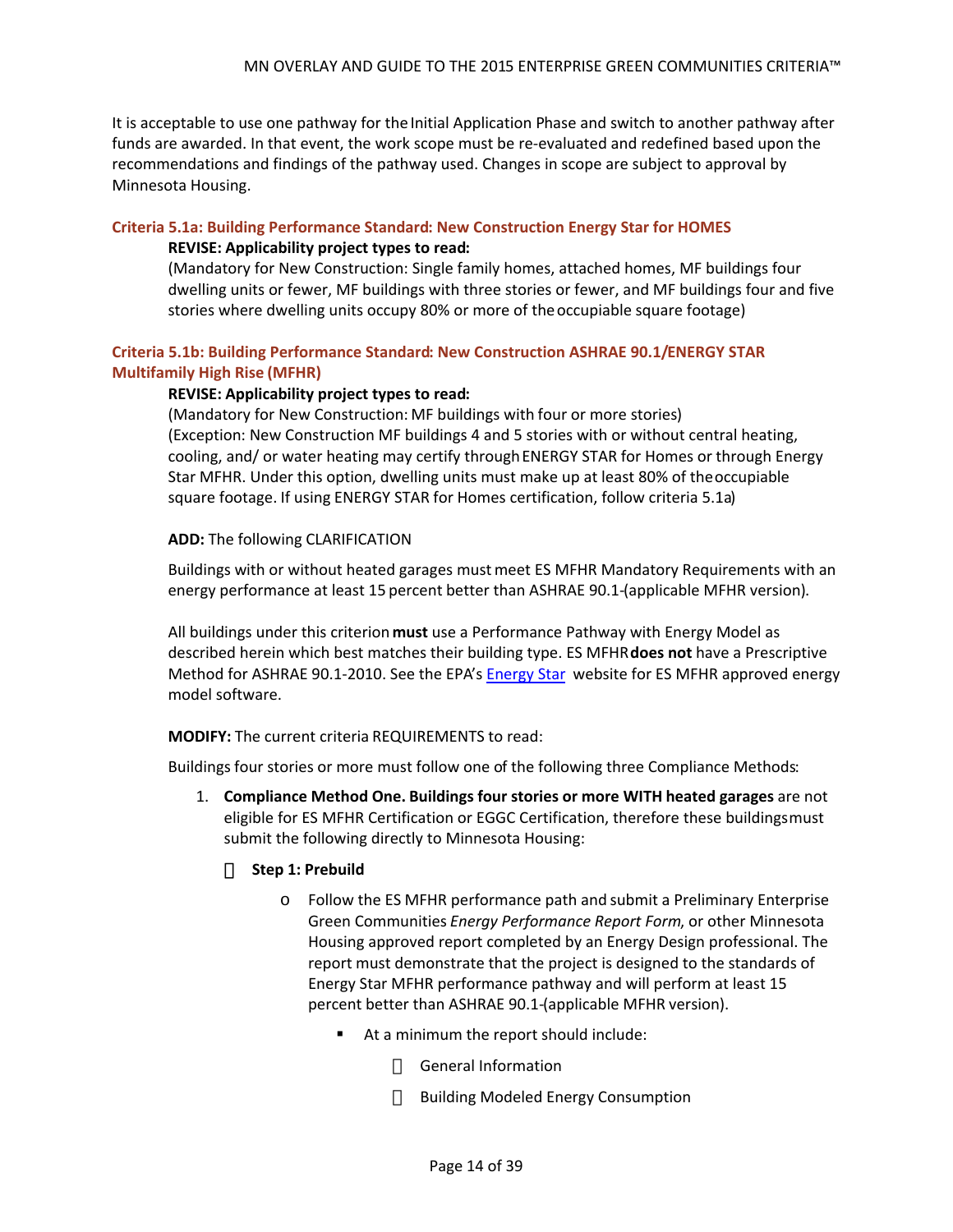Building Modeled Costs

Energy Improvements

**Minnesota Housing strongly encourages that the report include a** process to determine cost effective energy reduction methods. Measures (or bundles) with a payback of 10 years or less must be selected and included in the final building design.

#### **Step 2: During Construction**

- *o* For verification of targeted energy results, follow the *LEED for Homes Multifamily Midrise Alternative Compliance Path* which includes:
	- ø *Energy and Atmosphere Prerequisite 1 – LEED for Homes Multifamily Mid-Rise*

Limit Duct Air Leakage

Fundamental Commissioning of Central HVAC Systems

Construction Document Specifications

*o LEED for Homes Multi-Family Mid-Rise Thermal Enclosure Inspection Checklist*

#### **Step 3: Post-build**

- o Follow the ES MFHR performance path and submit a revised postconstruction Enterprise Green Communities *Energy Performance Report Form*, or other Minnesota Housing approved report completed by an Energy Design professional. The report must demonstrate that the project has achieved a performance level at least 15 percent better than ASHRAE 90.1- (applicable MFHR version).
- o Provide a letter confirming that the LEED for Homes Multifamily Midrise Alternative Compliance Path protocols were followed, signed by a design professional of the project team. Include performance percentage better than ASHRAE 90.1-(applicable MFHR version), duct leakage results, commissioning report results, etc.
- *o* Provide a completed copy of the *LEED for Homes Multi-Family Mid-Rise Thermal Enclosure Inspection Checklist.*
- 2. **Compliance Method Two. Buildings four stories or more WITHOUT heated garages** may be eligible for ES MFHR Certification and EGCC Certification. Therefore compliance with 5.1b must be demonstrated via one of the following pathways:

#### **Pathway 1: ES MFHR Certification**

o Under this pathway, Minnesota Housing must be notified of intent to certify through ES MFHR at the application phase. ES MFHR must be engaged and proof of registration with ES MFHR must be provided. Submit compliance demonstrated with an ES MFHR Certification Certificate after construction completion.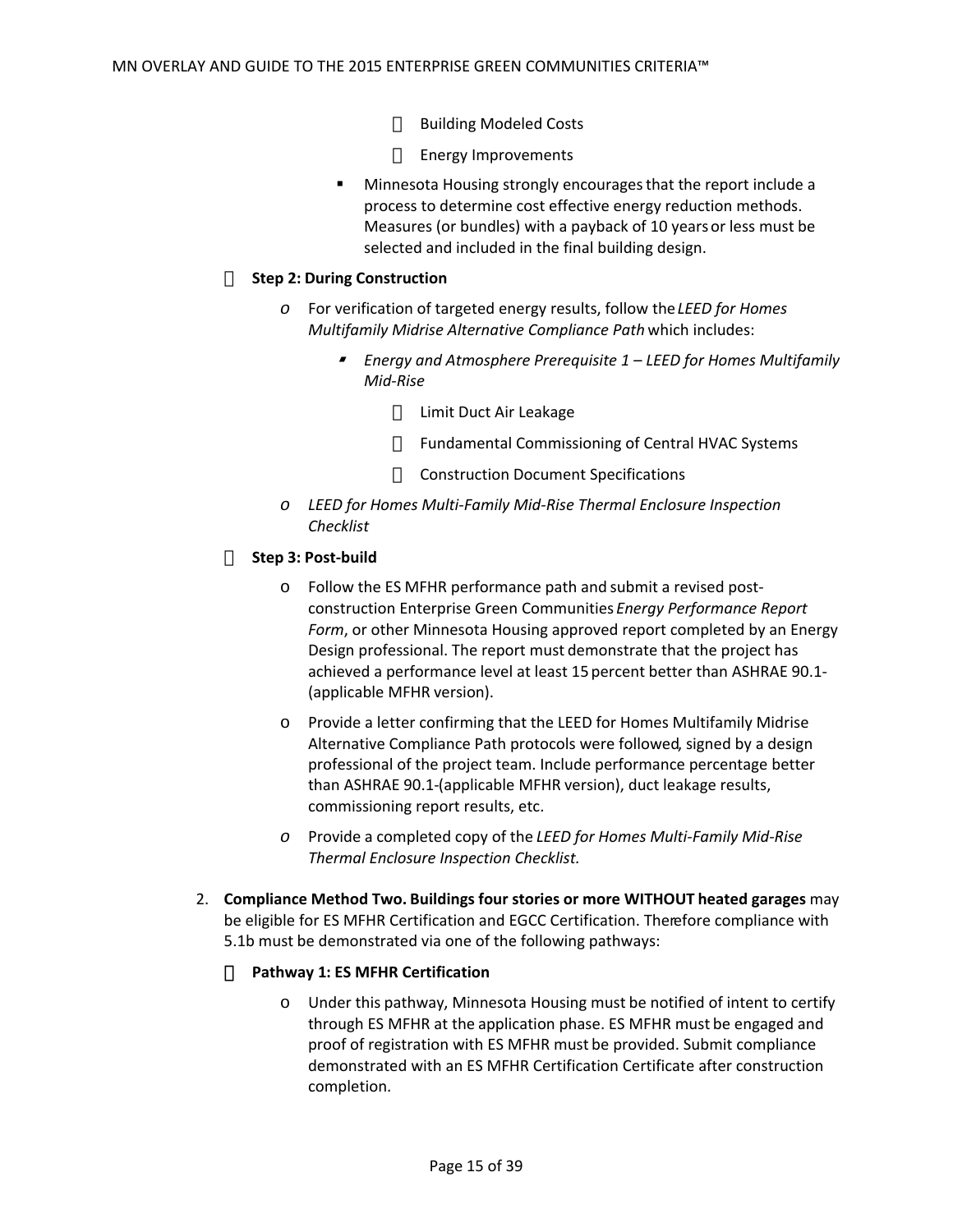#### **Pathway 2: EGCC Certification**

o Under this pathway, Minnesota Housing must be notified of intent to certify through EGGC at the application phase. EGCC must be engaged and compliance demonstrated with an EGCC Certification after construction completion.

#### **Pathway 3: Minnesota Housing Submission**

- o Under this pathway, neither ES MFHR nor EGCC are engaged and the project will not be certified. Instead, the project must follow the submission requirements to Minnesota Housing noted in the "Buildings Four Stories or more **WITH** Heated Garages" of this criteria overlay (above). If the utility provider has an energy assistance efficiency program based upon an energy model, said model may be used to demonstrate compliance with this requirement (if approved by Minnesota Housing).
- **3. Compliance Method Three. Buildings with four and five stories, WITH or WITHOUT heated garages**, (regardless of whether or not all units have their own heating, cooling and hot water heating systems separate from other units), may choose to comply with Criterion 5.1a and meet the requirements of ENERGY STAR for Homes (current applicable version in Minnesota).

**EGCC Certification Exception:** For projects seeking EGCC Certification, use the Alternative Compliance Pathway for Criteria 5.1b.

#### **Heated Underground Garages Prerequisites**

New construction properties with heated underground garages (including heated garage above grade with conditioned space above) must include the following prerequisites strategies:

Insulate the ceiling of the garage/floor of first level to meet floor surface temperature of space above per ASHRAE 55-2004

Reduce garage temperature set point to 45 degrees Fahrenheit Other applicable code requirements

#### **RECOMMENDATIONS**

**ADD:** The following:

The following are suggested strategies for optimizing building performance for all types of buildings with heated garages:

- Where possible, design the ramp entrance/exit such that exterior ice melting systems are not required
- Exceed code required control of garage lighting with occupancy sensors
- Separately meter the garage heating, lighting, and snowmelt systems
- Variable Speed MUA/ Exhaust fans combined with staged control based on a number of CO sensors activated
- Sensible heat recovery from miscellaneous building systems

#### **General Notes Applicable to Multifamily Criteria 5.1c and 5.1d**

Development teams are encouraged to complete a walk-through audit when developing application budgets in order ensure required energy efficiency; ventilation and combustion safety requirements can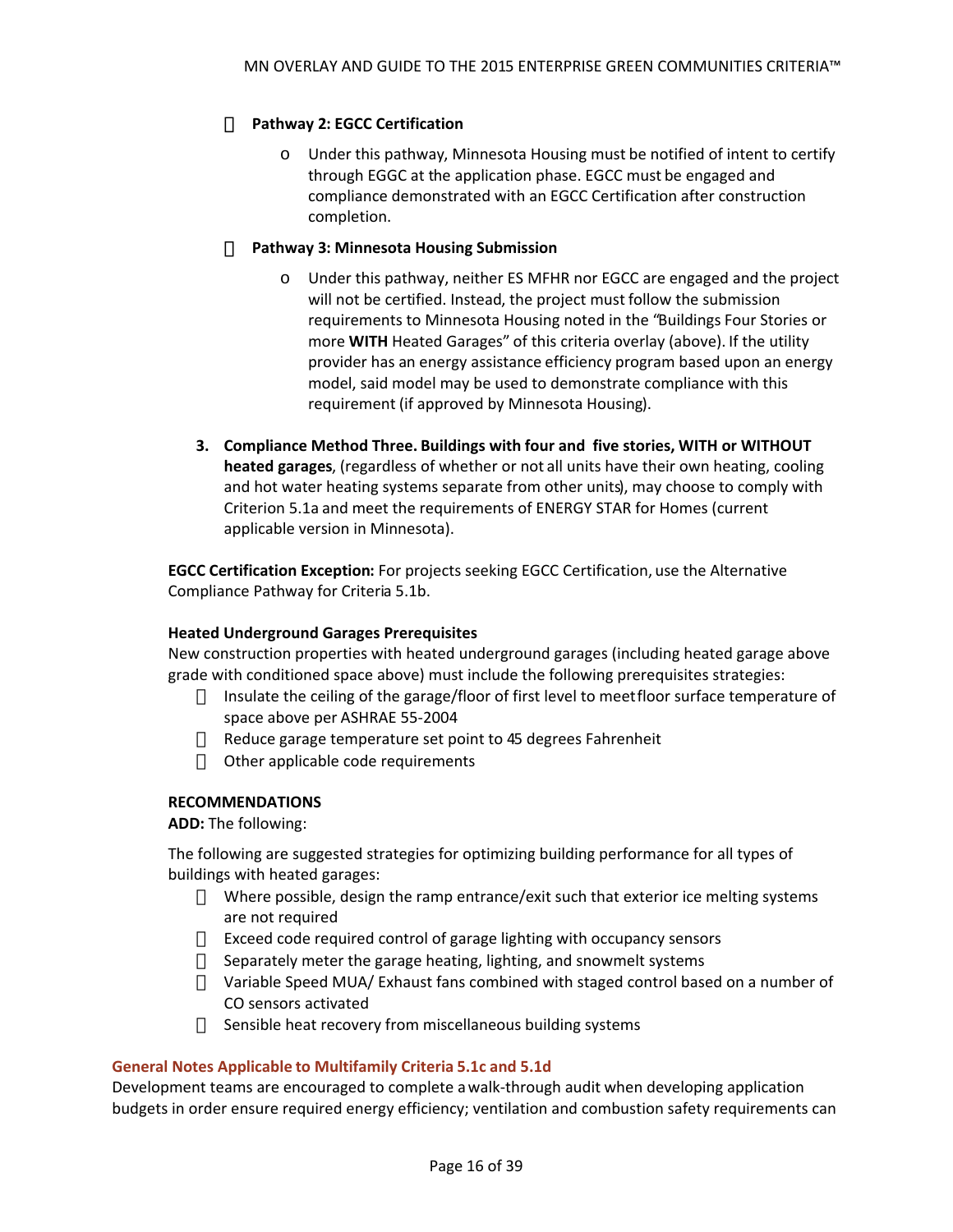meet Criteria requirements.

#### **Criteria 5.1c: Building Performance Standard**

(Mandatory for Substantial Rehab and Moderate Rehab:SF detached and attached homes; MF buildings with four DUs or fewer; MF buildings with three stories or fewer; MF buildings with up to five stories, where each DU has its own heating, cooling, and hot water system)

#### **MODIFY**: REQUIREMENTS to add the following text:

- 1. **Substantial and Gut Rehab:** No Overlay. Projects must meet the requirements of the Criteria as written.
- 2. **Moderate Rehab** projects must meet the requirements of the Performance Pathway or the Prescriptive Pathway as follows:

#### **a) Performance Pathway for three stories or fewer:**

- i. No overlay. Demonstrate HERS Index of 85.
- ii. Or, achieve a Home Energy Rating System (HERS) Index of 100 or less with pre-1980s exception noted in overlay.

#### b) **Prescriptive Pathway:**

- i. When using this Prescriptive Pathway, demonstrating energy performance in terms of a HERS index is not required.
- ii. If mechanical equipment is being replaced, it must meet the minimum efficiency levels:
	- o Cooling Equipment (Where Provided)
		- **13 SEER AC**
		- **Heat pump (See Heating Equipment)**
	- o Heating Equipment
		- 95 AFUE ENERGY STAR gas furnace (non-roof top)
		- 90 AFUE for gas roof top equipment
		- 85 AFUE ENERGY STAR oil furnace
		- 90 AFUE ENERGY STAR gas boiler
		- 86 AFUE ENERGY STAR oil burner
		- 85 AFUE steam boilers and other non-condensing boilers
		- **Heat pump:**

Zone 6. 9.5 HSPF/ 15 SEER/ 12 EER air-source w/ electric or dual-fuel backup

Zone 7. 3.6 COP/ 17.1 EER ground-sourced w/ electric or dual-fuel backup

o Water Heater Heater/ Domestic Hot Water (DHW)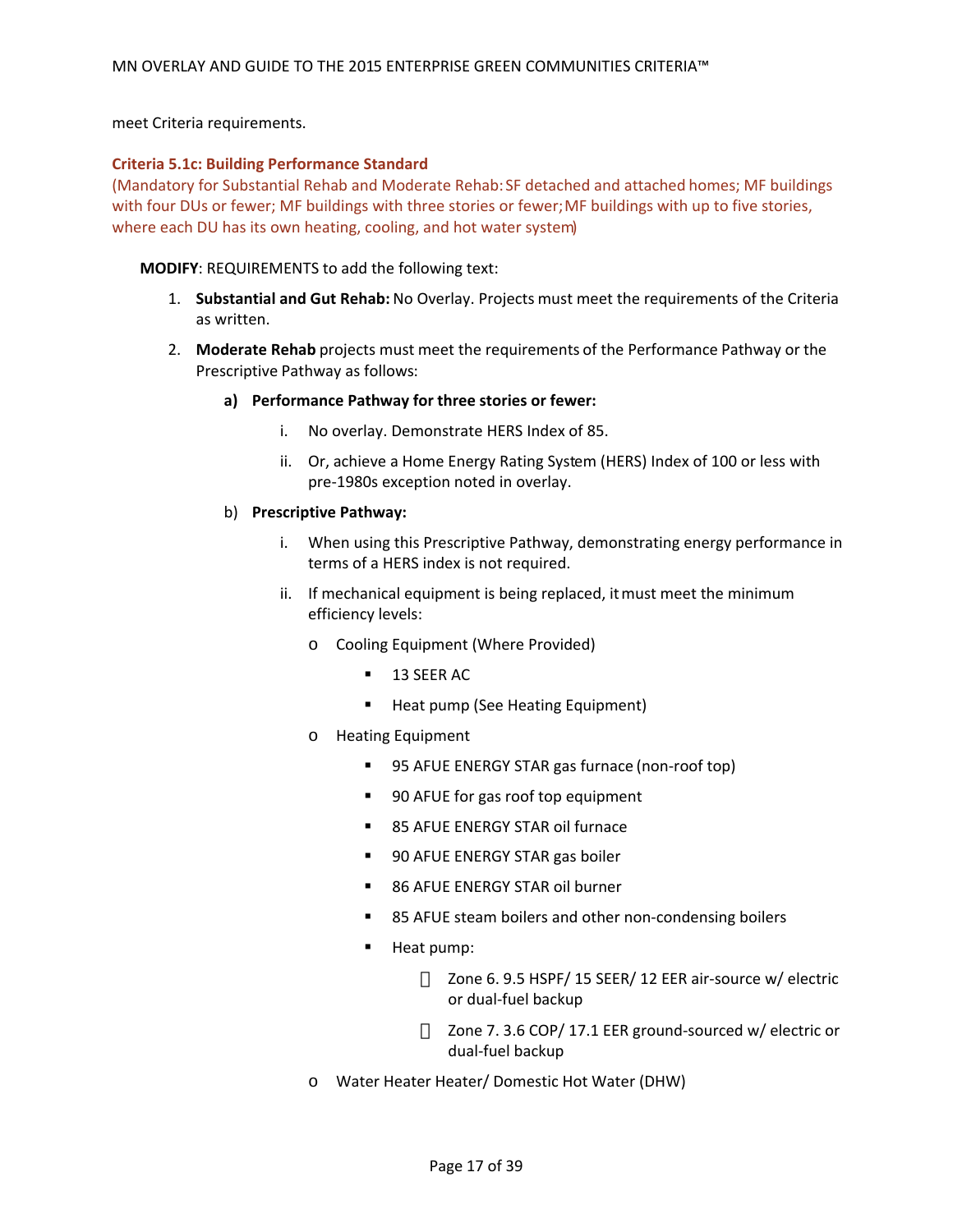- Gas: 30 Gal =  $0.63$  EF; 40 Gal =  $0.61$  EF; 50 Gal =  $0.59$  EF, 60 Gal = 0.57 EF, 70 Gal = 0.55 EF; and 80 Gal = 0.53 EF.
- Electric: 30 Gal =  $0.94$  EF; 40 Gal =  $0.93$  EF; 50 Gal =  $0.92$  EF, 60 Gal =  $0.91$  EF, 70 Gal =  $0.90$  EF; and 80 Gal =  $0.89$  EF.
- $\blacksquare$  Oil: 30 Gal = 0.55 EF; 40 Gal = 0.53 EF; 50 Gal = 0.51 EF, 60 Gal = 0.49 EF, 70 Gal = 0.47 EF; and 80 Gal = 0.45 EF.
- iii. To comply with Criterion 5.1c using this pathway, disclose to Minnesota Housing (prior to Loan Commitment) that this is the pathway the project team is pursuing as well as information regarding impacts to scope of work.
- iv. Under this pathway, properties must meet the following prescriptive pathway standards, as applicable:
	- o Pitched-roof attics with enough space to allow access must meet the following insulation and attic bypass air sealing requirements:
		- Conduct third-party verification of existing insulation levels. Verification must be performed by an individual certified by the Building Performance Institute (BPI), an individual certified by RESNET, a licensed architect, a licensed professional engineer, or other qualified individual approved by Minnesota Housing.
		- Follow the *BPI Building Analyst Standards(refer to Technical Resources in Chapter 8)* when checking insulation levels. Use Typical Insulation R0Value (page 7), which assumes the following:
		- R3.7/inch for blown cellulose
		- R3.0/inch for un-faced, unmarked batt insulation
	- o Insulate attics to a minimum code R-Value of R49 as follows:
		- In electronically-heated properties with existing insulation less than R39.
		- $\blacksquare$  In gas-heated properties with existing insulation less than R30.
		- Additional insulation and air sealing is not required in existing attics with insulation at or above these thresholds
	- o Conduct attic bypass air sealing when insulation is required to be added. Bypass is defined as any building air leakage pathway between conditioned and unconditioned areas. Attic bypass locations include, but are not limited to chimney chases, combustion/soil stack chases, open wall tops, dropped ceilings, open plumbing walls, beneath knee walls, around ductwork, electrical work and attic access points. Attic bypasses must be sealed in such a manner that the movement of air is "Essentially Stopped". "Essentially Stopped" means that air leakage will not be detected by an infrared scan when the house (or DU) is depressurized at 25 pascals. Materials used for bypass sealing are determined by the size and location of the bypass. These materials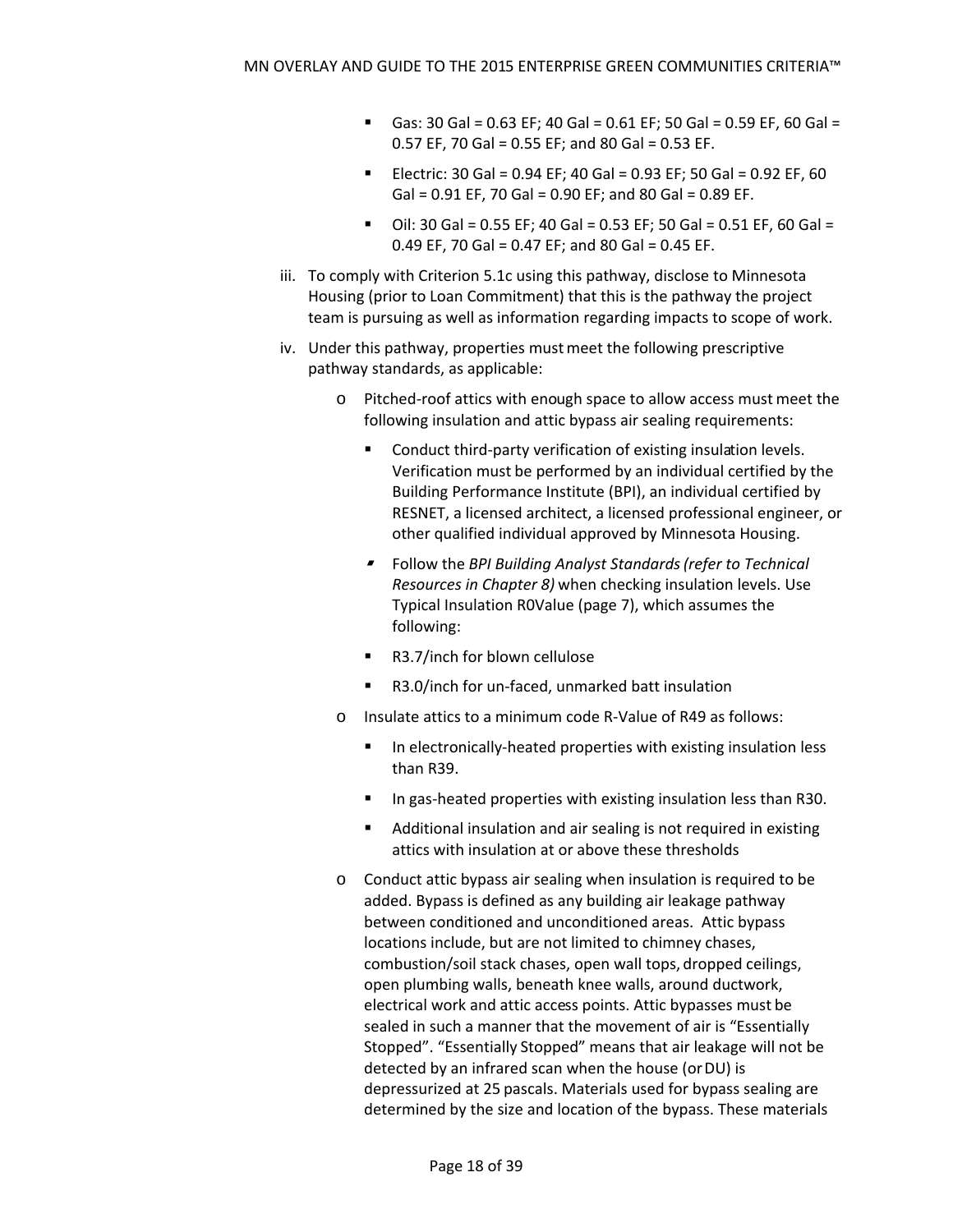include high quality caulking (with 20-year life span), polyethylene rod stock, spray foam, gypsum board, sheet metal, extruded polystyrene insulation, and densely packed insulation.

- Verify any new attic bypass air sealing with post-construction visual inspection, infrared scan, and blower door test to ensure proper air sealing. Testing must be as follows:
- Test one in four  $(1:4)$  upper level units after air sealing is complete.
- If any tests fail, all upper level units must be tested.
- The test must consist of an infrared camera scan performed with the unit depressurized to 25 Pascals with respect to the outdoors.
- The cubic feet per minute (CFM) 25 does not need to be recorded.
- Any failures must be reported to Minnesota Housing and retested once correction has been completed.
- o A failure is any bypass that is not "Essentially Stopped".
- v. HVAC must meet the following post-construction requirements:
	- o Ductwork carrying conditioned air in pitched roof attics with enough space to allow access must comply with the following requirements:
		- Insulate and air seal return and supply ductwork in compliance with ASHRAE 90.1-2010, or to a minimum R-Value of R8. Confirm air sealing with duct leakage testing showing less than 8 CFM to the outside 100 sq. ft. of conditioned space.
		- **HVAC ductwork serving only common space, use only the** common space to determine leakage.
		- Insulate and air seal exhaust ductwork.
- vi. Exterior walls with a wall cavity of 3.5" or greater, AND with no existing insulation:
	- o Insulate walls to capacity. Insulation voids must be less than 5 percent of insulated area or the voids must be corrected. Verify insulation installation with infrared camera.
	- o Occupied buildings with masonry at all exterior walls are excluded from this requirement.
- vii. Equipment or systems must meet the following post-construction requirements:
	- o Hot Water Boiler space Heating System: Install outdoor air reset controls to automatically adjust supply water temperature.
	- o Exposed Boiler Pipes: Must be insulated in compliance with ASHRAE 90.1- 2010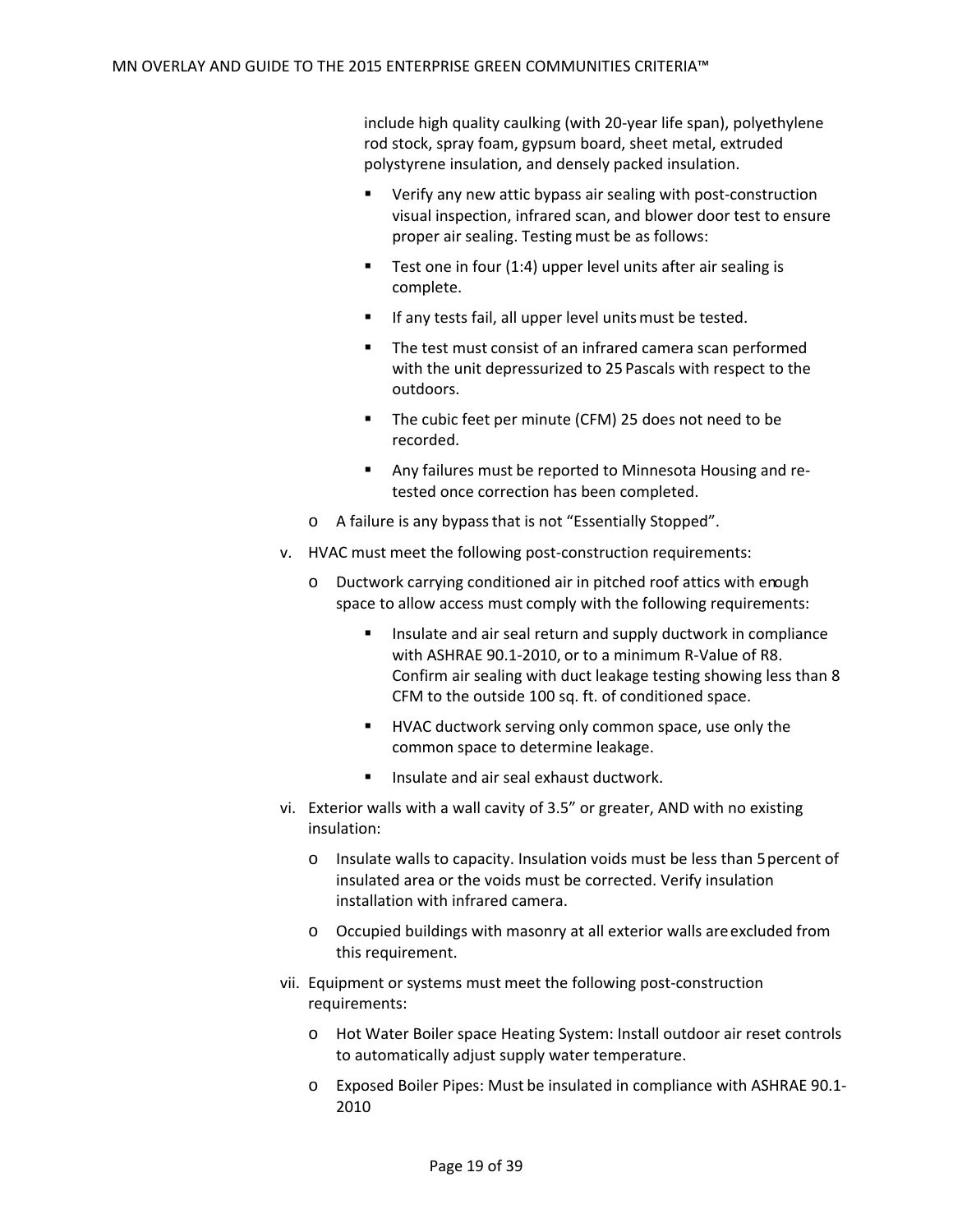- o Domestic hot water boiler and space heating boiler system tune-ups: Confirm completion within the past five years if any boiler units are to remain in the building.
- o Forced air system tune-ups: Confirm completion within the past two years if any forced air units are to remain in the building
- o New Air Handlers: Air conditioners, furnaces and other models with air handlers installed as part of the scope of work must have Electrically Commutated Motors (ECMs), if available.
- o Provide insulated covers for existing or new through-wall air conditioner (AC) sleeves. The covers must fit the AC sleeves and AC units properly and seal tightly to the wall.

#### **Criteria 5.1d: Building Performance Standard**

(Mandatory for Substantial Rehab and Moderate Rehab:MF buildings with four or five stories wherein each DU does not have its own heating, cooling and hot water system;MF buildings with six or more stories)

#### **MODIFY**: REQUIREMENTS to add the following text:

#### **Multifamily (MF)**

- 1. Substantial/Gut Rehab: Must meet the requirements of the Criteria with no Overlay.
- 2. Moderate Rehab projects must meet the requirements of this Criteria through one of the following pathways:
	- a.**Performance Pathway:** No Overlay. Follow the Criteria as written by demonstrating energy performance equivalent to ASHRAE 90.1-2010 through energy modeling.
	- b.Or, **Prescriptive Pathway:** Follow the Prescriptive Pathway identified for Criteria 5.1c in this overlay.

#### **Criteria 5.5: Lighting**

(Mandatory for New Construction, and applicable Rehab projects)

**MODIFY:** The REQUIRMENTS to only be applicable to "any new" light fixtures. At Moderate Rehab, only fixtures included in the proposed scope of work must meet this criterion.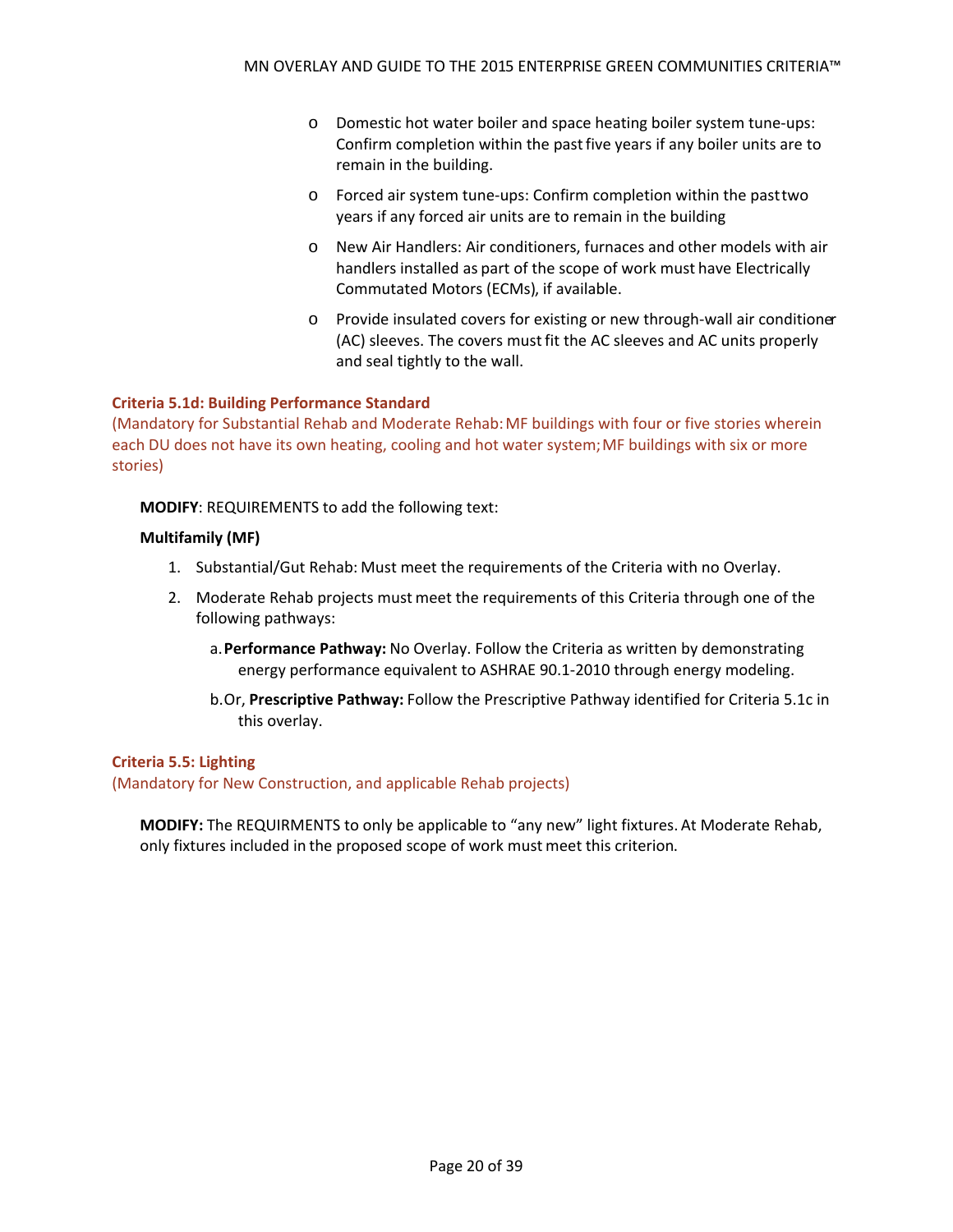#### <span id="page-20-0"></span>**Category 6: Materials**

#### **Criteria 6.7a: Environmentally Preferable Flooring**

(Mandatory at New Construction and Rehab if project scope includes provisions for flooring)

**MODIFY:** The REQUIREMENTS to allow carpet at rooms with floors that are in direct contact with the foundation slabs (aka Ground-Connected Concrete Slabs) as follows:

For all new construction, substantial rehab and moderate rehab projects, at least one of the following Exceptions to the "Prohibited Locations" must apply:

- 1. Ground-Connected Concrete Slabs: Approved carpet may be installed on ground-connected concrete slabs if there is evidence of a properly installed vapor barrier present beneath the concrete slab where the carpet is installed. This exception is allowed at non-basement locations where the finish grade is lower than all sides of the concrete slab; Or,
- 2. Basements: Approved carpet tile (not adhered to the floor) may be installed on below grade (full or partial basements) ground-connected concrete slabs if there is a functioning drain tile system that is connected to a functioning sump pump or gravity fed outlet; Or,
- 3. Capillary Break and Vapor Barrier Assembly: If approved by Minnesota Housing, carpet may be installed at ground-connected (concrete slab on grade) floors if a properly installed capillary break and vapor barrier assembly is provided between the (concrete) slab and the carpet. Products made up of a dimpled, heavy-duty plastic membrane may be considered; Or,
- 4. Poly-film Test Confirms no Moister Present: If approved by Minnesota Housing, carpet may be installed at ground connected floors if a Poly-film test per ASTM D4263 Test Method of Indicating Moisture in Concrete by the Plastic Sheet Method is conducted on the existing, untreated concrete subfloor with no evidence of vapor. This test may also be used after the installation of a moisture control system if approved by Minnesota Housing. In order to meet the conditions of the Poly-film Test, Carpet Tile must be used. Roll or Sheet products are not allowed. The "Poly-film" test must be provided by a third party, independent testing agency with the results sent to Minnesota Housing.

#### Notes:

"Approved carpet or carpet tile"must meet the Carpet and Rug Institute's Green Label or Green Label Plus certification for carpet, pad and carpet adhesives.

Avoid carpet pads or adhered carpet at ground-connected floors.

The exceptions noted here do not apply if there is a history of flooding, foundation seepage, leaking or moisture within an existing basement or ground-connected concrete slab.

#### **Criteria 6.12: Construction Waste Management**

(Mandatory and optional for New Construction, Substantial Rehab and Moderate Rehab)

**CLARIFICATION:** This requirement is Mandatory and it allows of optional points. All projects regardless of scope of work must meet the Mandatoryand the optional point requirements.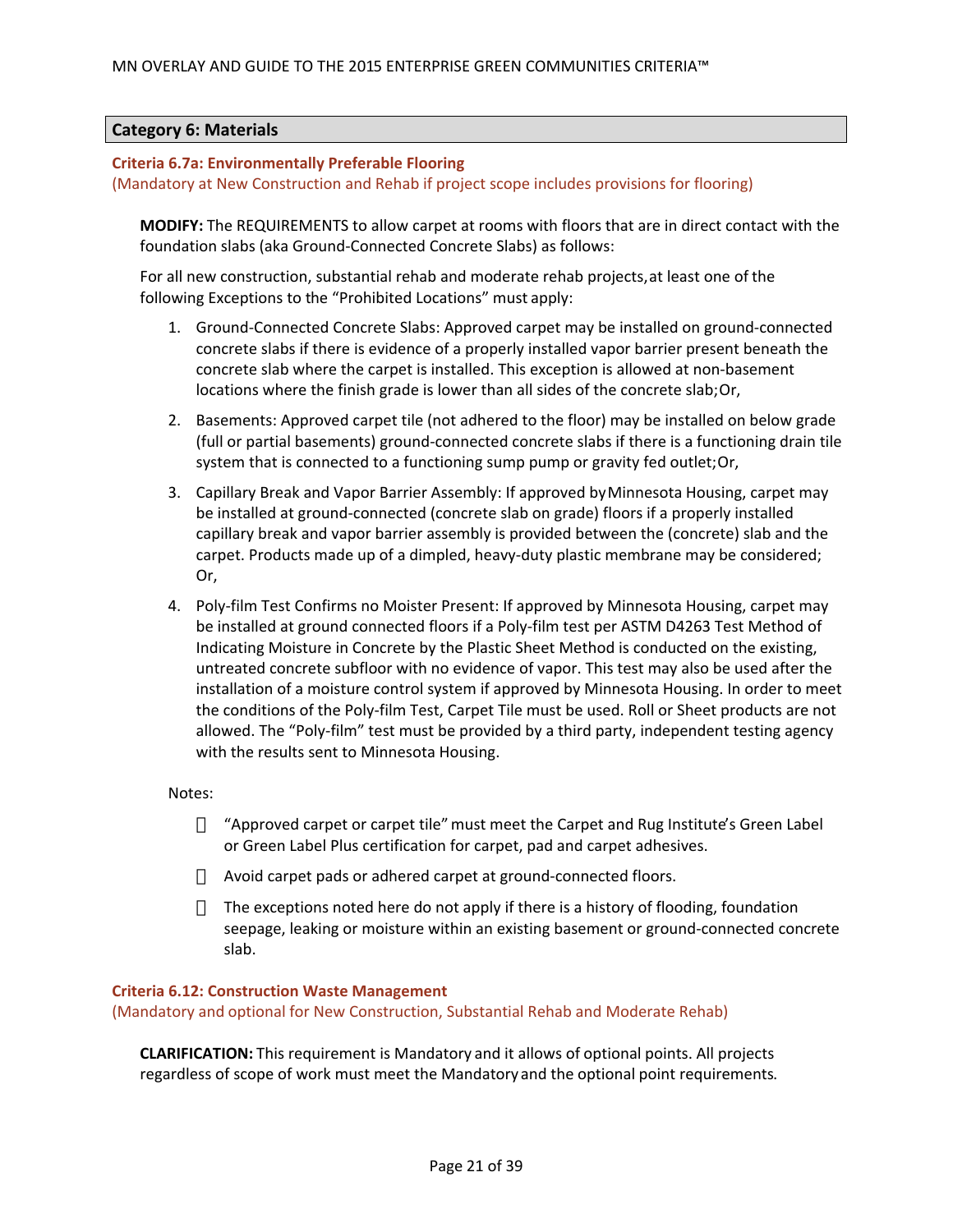#### <span id="page-21-0"></span>**Category 7: Healthy Living Environment**

#### **Criteria 7.1: Ventilation**

#### **MODIFY Applicability to read:**

(Mandatory for all projects including New Construction, Substantial Rehab, and Moderate Rehab. No optional points.)

**MODIFY:** REQUIREMENTS to include the following added paragraph:

Abandoned Ventilation System: If an abandoned mechanical ventilation system exists, it must be investigated and re-commissioned with educational systems developed at the time of rehabilitation. Process must include:

- a. Identify cause of failure by determining if it was:
	- i. Mechanical malfunction system broken
	- ii. Human error maintenance failure, override, or system shut-off
- b. Identify response
	- i. Restore, replace, repair, and/ or re-commission systems(s)
	- ii. Require manuals and education for management and maintenance staff
	- iii. Include tenant education in resident manual and orientation (Criteria item 83 and 8.4)

#### **EXCEPTIONS:**

- 1. If approved by Minnesota Housing, existing, operable, functioning bath fans and kitchen fans for Moderate Rehab may be permitted to remain in place for compliance with this Criteria.
- 2. For Moderate Rehab, all existing buildings with no common area ventilation are exempt from providing a new whole-house or new common area ventilation system.

#### **Criteria 7.3: Combustion Equipment**

(Mandatory for projects with combustion equipment)

Moderate Rehab: If combustion equipment is located in individual DUs, the following must apply:

#### **ADD:** The following must replace the second paragraph under **REQUIREMENTS**.

If combustion equipment is located in individual DUs and if modifications are made to properties which may negatively affect the safe operation of in-unit, existing natural draft combustion equipment (such as building envelope, kitchen exhaust, bath exhaust, etc.), the work scope must include:

- 1. Replacement of all existing in-unit space and water heating natural draft combustion equipment with new power-vented or closed (sealed) combustion equipment;Or,
- 2. If existing natural draft combustion equipment will remain, the development teammust provide a combustion action plan with post-construction testing and a remediation plan in the event testing reveals unsafe CO levels to ensure combustion safety. Pre-construction testing using a sampling of units is recommended to help guide the work scope.
	- a. Combustion Safety Requirements/ Testing Protocols must be per: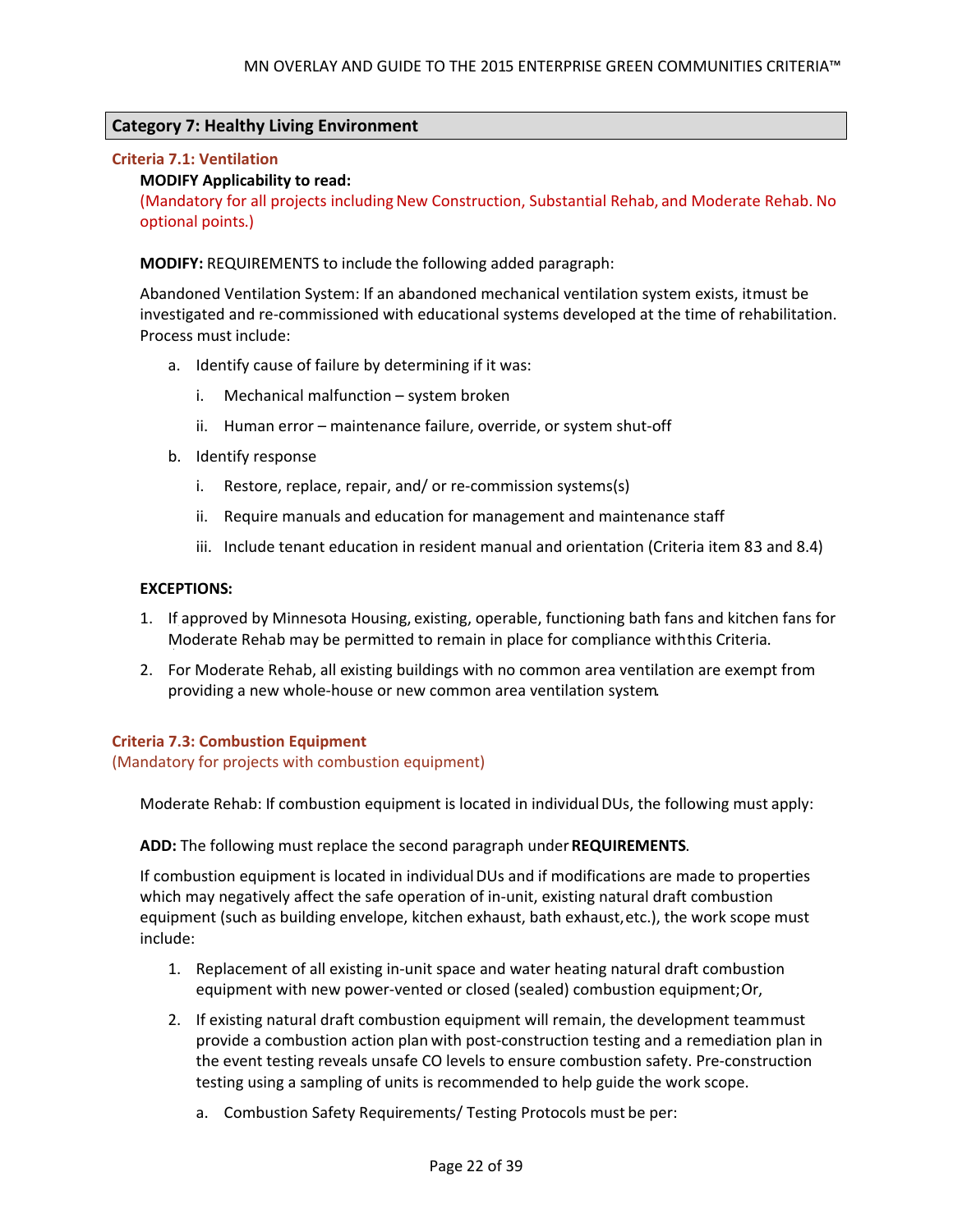- i. RESNET Guidelines for Combustion Safety and Developing Work Orders; Or,
- ii. BPI Combustion Safety Test Procedure for Vented Appliances.

**DELETE**: The existing third paragraph and replace with the following new paragraph:

CO alarms must be installed at all New Construction, Substantial Rehab, and Moderate Rehab properties as required to meet Minnesota State Statute. See the Minnesota Housing Rental Housing Design/ Construction Standards

#### **Criteria 7.4: Elimination of Combustion within the Conditioned Space** (Applicable for New Construction and Rehab)

**CLARIFICATION:** To the REQUIREMENTS for Option 1 and Option 2:

Option 1 [9 points] applicable to New Construction and to Rehab if existing gas equipment is replaced with electric equipment.

Option 2 ([11 points] is not applicable if providing new power-vented or closed (sealed) combustion equipment in lieu of natural draft combustion equipment.

#### **Criteria 7.8: Radon Mitigation**

(Mandatory for all projects)

**DELETE:** All REQUIREMENTS and replace with the following:

Radon Mitigation for all MF New Construction, Substantial Rehab and Moderate Rehab properties must follow Minnesota Housing's [Environmental Standards](http://www.mnhousing.gov/wcs/Satellite?c=Page&cid=1362997127234&pagename=External%2FPage%2FEXTStandardLayout) for Radon Mitigation.

# **Criteria 7.14: Interior and Outdoor Activity Spaces for Children and Adults**

(Optional/7 points)

**MODIFY:** To allow optional points if existing, older, worn equipment is replaced as part of the work scope.

#### **Criteria 7.15: Reduce Lead Hazards in Pre-1978 buildings**

(Mandatory for all rehab)

**DELETE:** REQUIREMENTS and RECOMMENDATIONS sub-items and replace with the following text:

#### **REQUIREMENTS**

For MF rehabilitation, refer to the Minnesota Housing Lead-Based Paint Policy on the website under [Environmental Standards](http://www.mnhousing.gov/wcs/Satellite?c=Page&cid=1362997127234&pagename=External%2FPage%2FEXTStandardLayout). See also the *Design and Construction Standards Supplement for Federally Funded Projects* located in Chapter 9 of Minnesota Housing's Rental Housing Design/ Construction Standards available on the Minnesota Housing **Building Standards** web page.

#### <span id="page-22-0"></span>**Category 8: Operation, Maintenance, and Resident Engagement**

**Criteria 8.2: Emergency Management Manual**  (Mandatory for all Multifamily Buildings)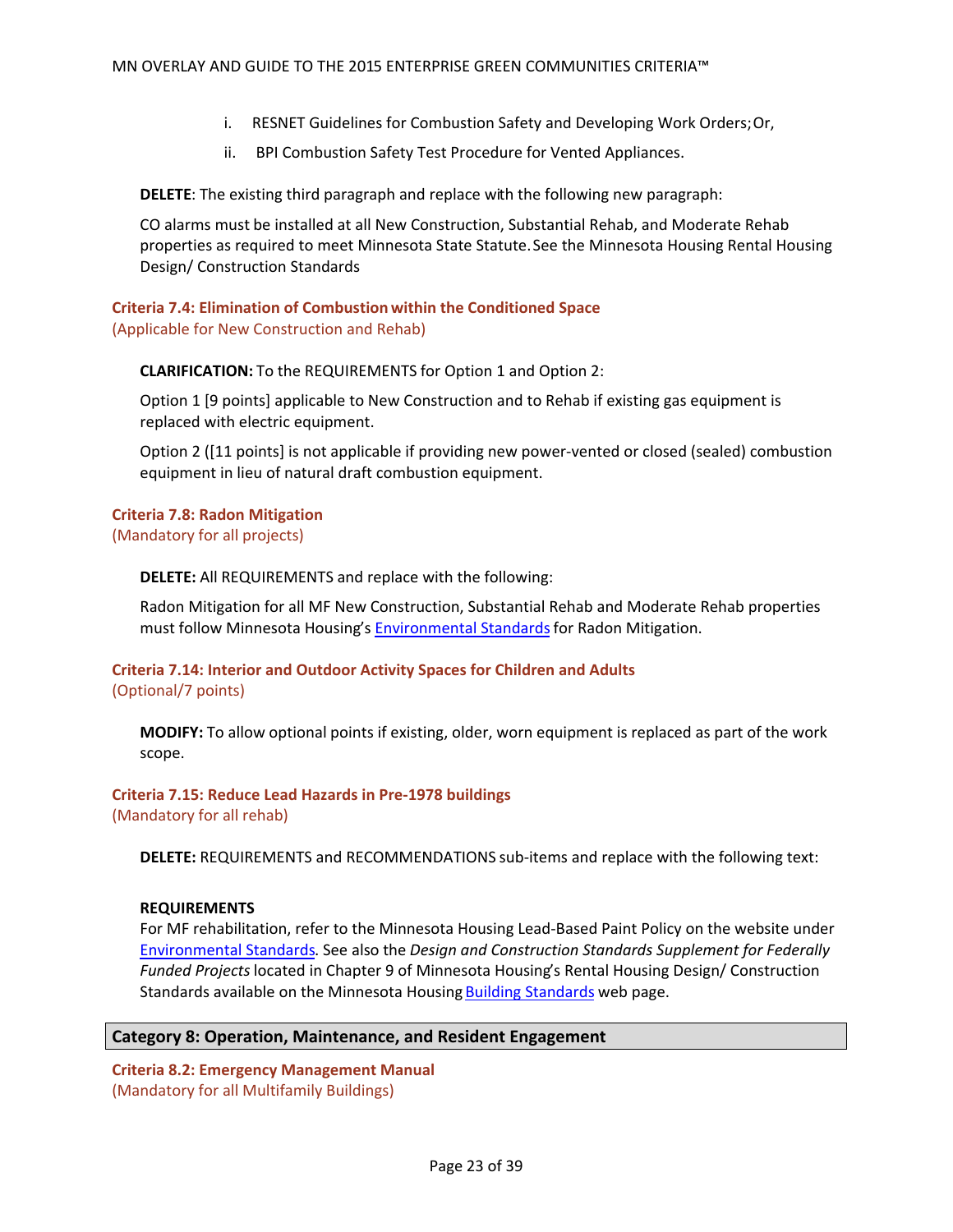**CLARIFICATION:** Although this is required for all Multifamily buildings, Minnesota Housing accepts no responsibility for the Emergency Management Manual and will not review or approve it.

**Criteria 8.5: Project Data Collection and Monitoring System: 100 Percent Owner Paid Utility Accounts, 15 Percent Tenant Paid Utility Accounts**  (Optional/No points)

**OMIT**: This Mandatory Criteria. It may be included as an Optional Criteria item, however no points are available. To claim optional points under Criteria 8.6, the requirements of Criteria 8.5 must be met.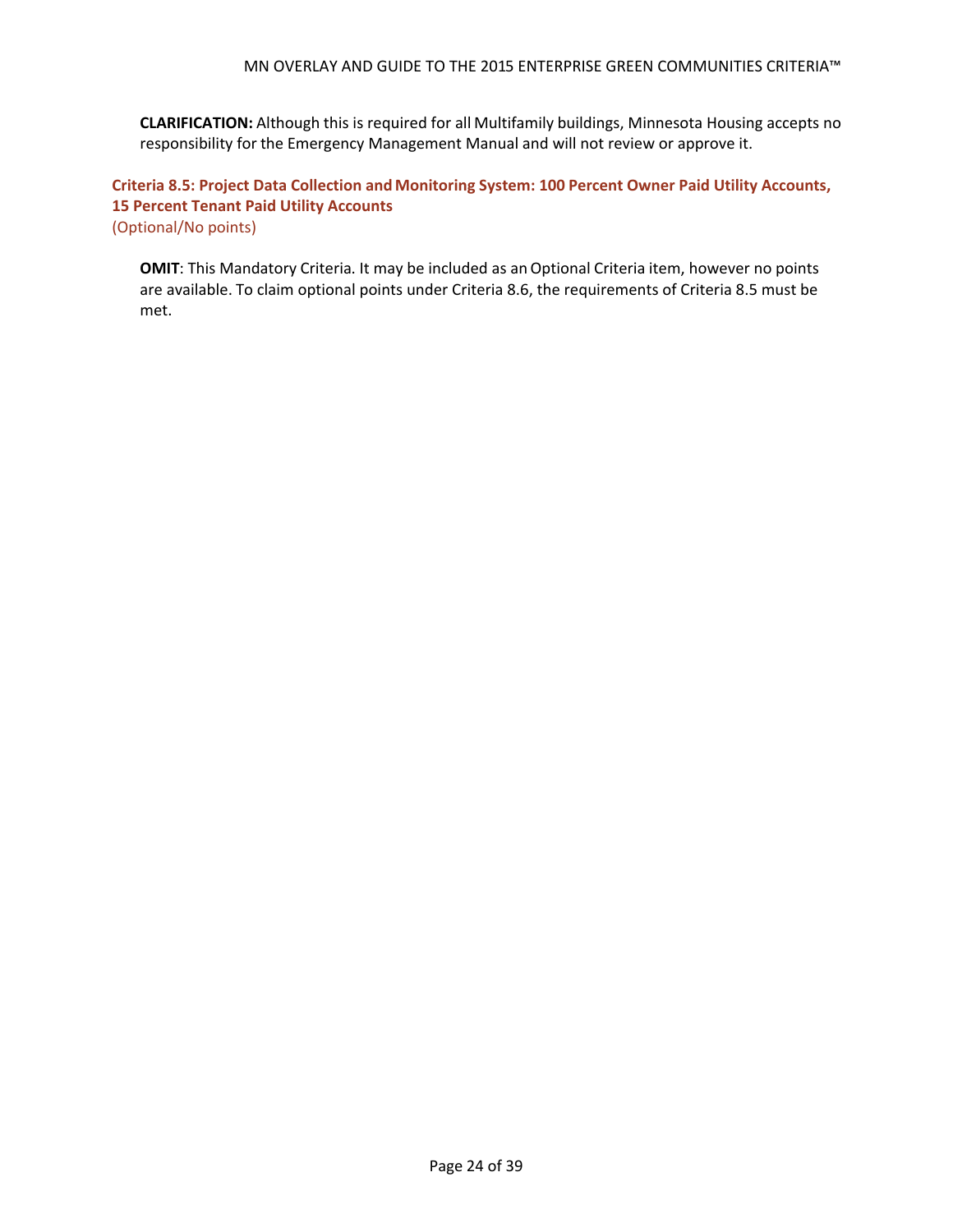# <span id="page-24-0"></span>**Chapter 7 – Single Family Funded Project Requirements**

## <span id="page-24-1"></span>**7.01 Single Family Minimum Criteria**

Mandatory Criteria and Optional (points) Criteria are required for Minnesota Housing funded SF projects must be per Table 7.01.

<span id="page-24-2"></span>

|  | <b>Table 7.01 Mandatory and Optional Criteria</b> |  |
|--|---------------------------------------------------|--|
|--|---------------------------------------------------|--|

| <b>Construction Type</b>       | <b>Required</b><br><b>Mandatory Criteria</b> | <b>Required Optional</b><br>(points) Criteria | <b>Certification</b>          |
|--------------------------------|----------------------------------------------|-----------------------------------------------|-------------------------------|
| SF New<br>Construction         | Yes                                          | No <sup>4</sup>                               | Encouraged, but not required. |
| SF (All acquisition/<br>rehab) | Yes <sup>1,2,3</sup><br>See Table 7.02       | No                                            | Encouraged, but not required. |

#### **Table 7.01 Footnotes:**

- 1. Any improvements made at the time of construction are required to comply with the corresponding Mandatory Criteria, except when the Criteria specifically denote "New Construction only." For example, compliance is required for new finishes, replacement of equipment, building components, mechanical systems, electrical systems, assembly of components, and other if replacement is in the projects scope of work.
- 2. Existing equipment, plumbing fixtures, and/or appliances that remain (not improved) are exempt from meeting New Construction requirements.
- 3. For SF Acquisition/Rehab under the NSP and RLP programs, refer to the applicable program procedural manual for rehab requirements.
- 4. Although not required, 35 optional points are strongly encouraged. To effectively identify and encourage sustainability, a technical assistance (TA) meeting must be conducted with the Owner, Builder (if selected), and a Minnesota Housing Staff Architect via teleconference or via face-to-face meeting if identified by Minnesota Housing as useful for the project. This TA meeting must take place after selection/ award of funding, yet prior to finalized bidding and construction to affectively incorporate strategies, where applicable.

# <span id="page-24-3"></span>**7.02 Multifamily Minimum Mandatory Criteria for SF Moderate Rehab**

Not all Mandatory Criteria are required for SF Moderate Rehab projects. Minimum Mandatory Criteria for SF Moderate Rehab must be per Table 7.02.

| <b>Criteria</b><br>No. | <b>2015 EGCC</b>                         | <b>Moderate Rehab</b>         |
|------------------------|------------------------------------------|-------------------------------|
| 1.1a                   | <b>Goal Setting</b>                      | Mandatory                     |
| 1.1 <sub>b</sub>       | <b>Criteria Documentation</b>            | Mandatory                     |
| 3.1                    | <b>Environmental Remediation</b>         | Mandatory                     |
| 3.4                    | Landscaping                              | Mandatory if in scope of work |
| 3.5a                   | Efficient Irrigation and Water Reuse     | Mandatory if in scope of work |
| 5.1c                   | <b>Building Performance</b>              | Mandatory                     |
| 5.3                    | Sizing of Heating and Cooling Equipment  | Mandatory if in scope of work |
| 5.4                    | <b>ENERGY STAR Appliances</b>            | Mandatory if in scope of work |
| 5.5                    | Lighting                                 | Mandatory if in scope of work |
| 6.1                    | Low/ No VOC Paints, Coatings and Primers | Mandatory if in scope of work |

<span id="page-24-4"></span>**Table 7.02 Minimum Mandatory Criteria for SF Mod Rehab**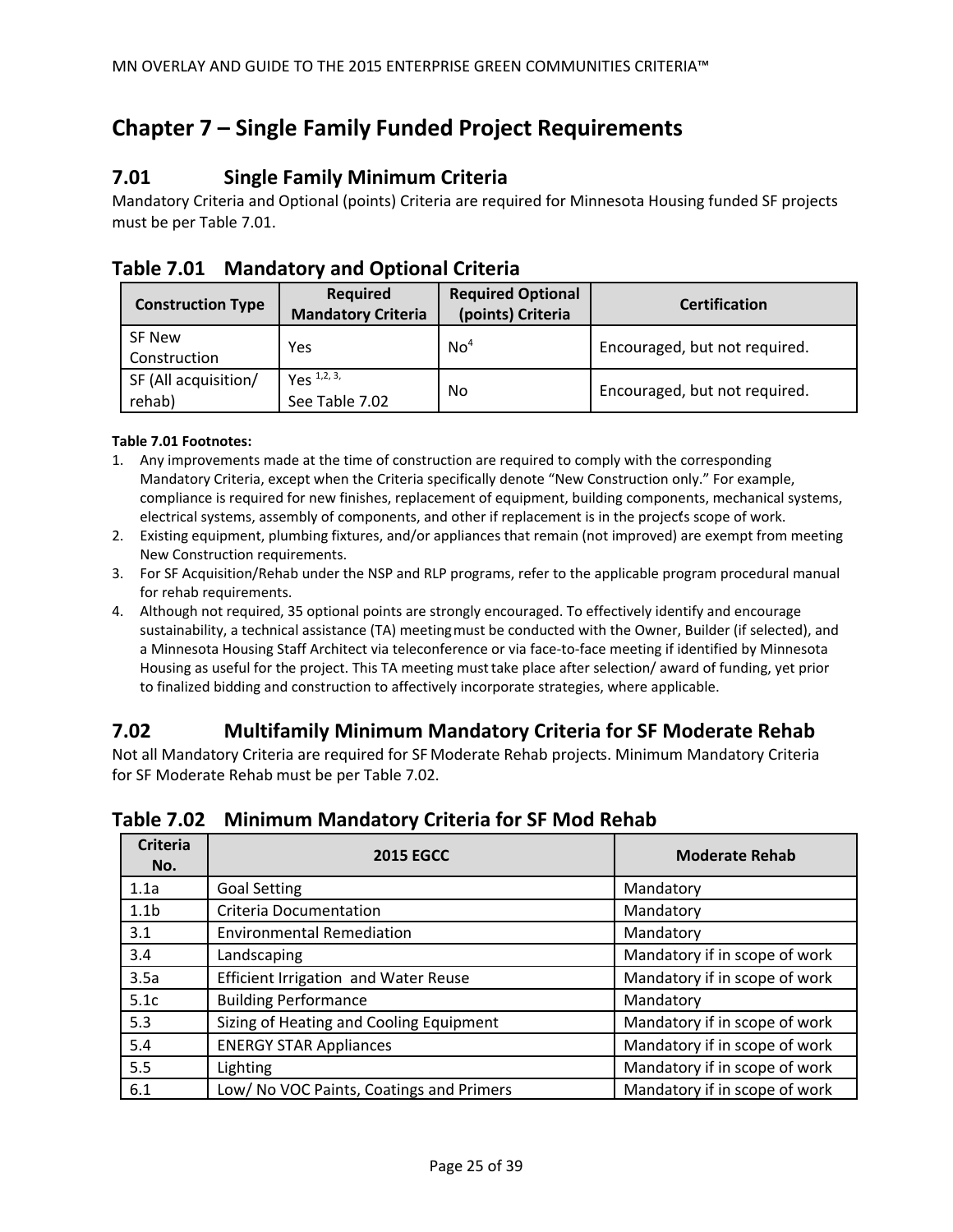#### MN OVERLAY AND GUIDE TO THE 2015 ENTERPRISE GREEN COMMUNITIES CRITERIA™

| 6.2  | Low/ No VOC Adhesives and Sealants                        | Mandatory if in scope of work                                                 |
|------|-----------------------------------------------------------|-------------------------------------------------------------------------------|
| 6.6  | Composite Wood Products that Emit Low/ No<br>Formaldehyde | Mandatory if in scope of work                                                 |
| 6.7a | <b>Environmentally Preferable Flooring</b>                | Mandatory if in scope of work                                                 |
| 6.8  | <b>Mold Prevention: Surfaces</b>                          | Mandatory if in scope of work                                                 |
| 6.9  | Mold Prevention: Tub & Shower Enclosures                  | Mandatory if in scope of work                                                 |
| 6.12 | <b>Construction Waste Management</b>                      | Mandatory                                                                     |
| 7.3  | <b>Combustions Safety</b>                                 | Mandatory                                                                     |
| 7.5  | Vapor Retarder Strategies                                 | Mandatory if in scope of work                                                 |
| 7.6  | <b>Water Drainage</b>                                     | Mandatory if in scope of work                                                 |
| 7.8  | <b>Radon Mitigation</b>                                   | See Minnesota Housing<br><b>Environmental Standards Radon</b><br>Requirements |
| 7.9  | Garage Isolation                                          | Mandatory                                                                     |
| 7.15 | Reduce Lead Hazards                                       | See Minnesota Housing<br><b>Environmental Standards for</b><br>Lead Hazards   |
| 8.3  | <b>Resident Manual</b>                                    | Mandatory                                                                     |
| 8.4  | <b>Resident (and Property Staff) Orientation</b>          | Mandatory                                                                     |

# <span id="page-25-0"></span>**7.03 Single Family Submittals and Documentation**

Submittals and documentation for SF projects must be per Table 7.03. All items indicated as "Yes" must be submitted to Minnesota Housing at the Initial Application, Post-Board Approval, End of Construction phase, as indicated.

<span id="page-25-1"></span>

|  | Table 7.03 Single Family Submittals and Documentation |
|--|-------------------------------------------------------|
|--|-------------------------------------------------------|

| <b>Documentation Requirement</b>                                                                                                                                                            | Impact<br><b>Fund Initial</b><br><b>Application</b> | Impact<br><b>Fund Post-</b><br><b>Board</b><br>Approval | <b>Impact Fund</b><br>End of<br><b>Construction</b> | <b>Non-Impact</b><br>Fund/<br><b>Other</b><br><b>Programs</b> |
|---------------------------------------------------------------------------------------------------------------------------------------------------------------------------------------------|-----------------------------------------------------|---------------------------------------------------------|-----------------------------------------------------|---------------------------------------------------------------|
| Impact Fund 2015 Enterprise Green                                                                                                                                                           | Yes <sup>3</sup>                                    |                                                         |                                                     |                                                               |
| <b>Communities Criteria Checklist</b><br>Intended Methods Worksheet (Single Family<br>version) in an electronic Excel format, OR<br>documented commitment to Certify through<br>Enterprise. |                                                     | Yes                                                     | File <sup>1</sup>                                   |                                                               |
| <b>Enterprise Waiver Request</b>                                                                                                                                                            |                                                     | Yes <sup>2</sup>                                        |                                                     |                                                               |
| Energy Efficiency Improvement Plan<br>(SF Criterion 5.1b)                                                                                                                                   |                                                     | File <sup>1,2</sup>                                     |                                                     |                                                               |
| <b>Blower Door Test</b>                                                                                                                                                                     |                                                     | File <sup>1,2</sup>                                     | File $1,2$                                          |                                                               |
| Energy Star Thermal Enclosure System Checklist                                                                                                                                              |                                                     | File <sup>1,2</sup>                                     |                                                     |                                                               |
| <b>HERS Rating Report/</b><br><b>Energy Model Energy Star for Homes</b>                                                                                                                     |                                                     | File <sup>1,2</sup>                                     |                                                     |                                                               |
| Home Energy Rating Certificate                                                                                                                                                              |                                                     |                                                         | File <sup>1,4,6</sup>                               |                                                               |
| See applicable Single Family program<br>procedural manual                                                                                                                                   |                                                     |                                                         |                                                     | Yes                                                           |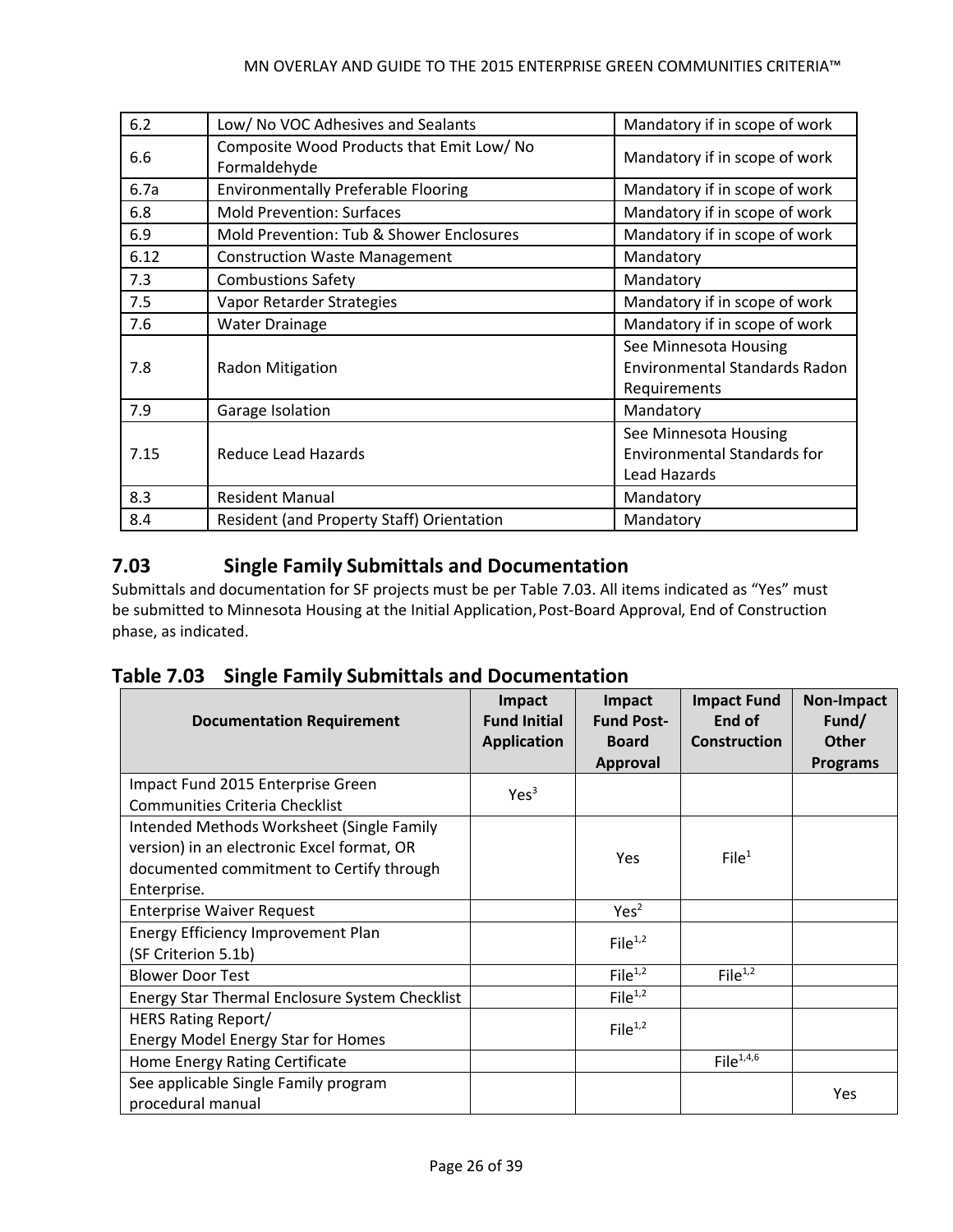#### **Table 7.03 Footnotes:**

- 1. Documents must not be submitted unless requested by Minnesota Housing. The Administrator will retain this document in a project file for compliance.
- 2. Only required if applicable.
- 3. For SF Impact fund, the applicant may submit the "Intended Methods Worksheet" (Single Family version) in Lieu of the "Impact Fund 2015 Enterprise Green Communities Checklist".
- 4. Single Family New Construction and Single Family Substantial Acquisition/ Rehab only.
- 5. For projects voluntarily seeking certification through Enterprise, documentation of registration on Enterprise's Web Portal, including compliance of all mandatory items and optional points achieved, and documentation of final Enterprise certification, may be used in lieu of the Intended Methods Worksheet.
- 6. For MF, see performance or prescriptive path with

### <span id="page-26-0"></span>**7.04 Single Family Intended Methods Instructions**

For projects voluntarily seeking certification through Enterprise, the following instructions **do not** apply. These instructions are only for projects completing the Intended Methods Worksheet for Minnesota Housing approval.

- 1. **Impact Fund Initial Application Phase**. Not required.
- 2. For the **Impact Fund Post-Board Approval phase**, all SF developments seeking funding from Minnesota Housing should download the 2015 Intended Methods Worksheet (Single Family Version) at the Minnesota Housing [Building Standards](http://www.mnhousing.gov/wcs/Satellite?c=Page&cid=1358905261142&pagename=External%2FPage%2FEXTStandardLayout) web page.
	- a. Provide project information (Project Name, Location, etc.).
	- b. Indicate the "Post-Board Approval" Submittal Phase on the top right of the first page.
	- c. Indicate "Construction Type."
	- d. For each Criteria, check either "Yes", "No", "Not Applicable" (N/A), or "Waiver Request" (WR) under the "Intent to Comply" columns. All applicable Mandatory Criteria must be included.
	- e. For each applicable and selected Criteria, provide an explanation under the "How Will Criteria Be Implemented?" column. Also include where each criteria items is documented by listing draw sheet number, specifications section number, or other.
	- f. If a waiver is being requested, it must be included on a separate Waiver Request Form available at Minnesota Housing [Building Standards](http://www.mnhousing.gov/wcs/Satellite?c=Page&cid=1358905261142&pagename=External%2FPage%2FEXTStandardLayout) web page.
	- g. Borrower/Developer/Owner and the Architect of Record/Borrower's Architect must sign and date the "Initial Application Phase" certification.
- 3. For the **End of Construction/Construction Close-out Phase**, all SF developments must:
	- a. Indicate the "End of Construction/Construction Close-out" Submittal Phase on the top right of the first page.
	- b. Update the "Date Last Updated."
	- c. Update, revise and correct any as-built changes.
	- d. The Borrower/Developer/Owner, Architect of Record/Borrower's Architect, and General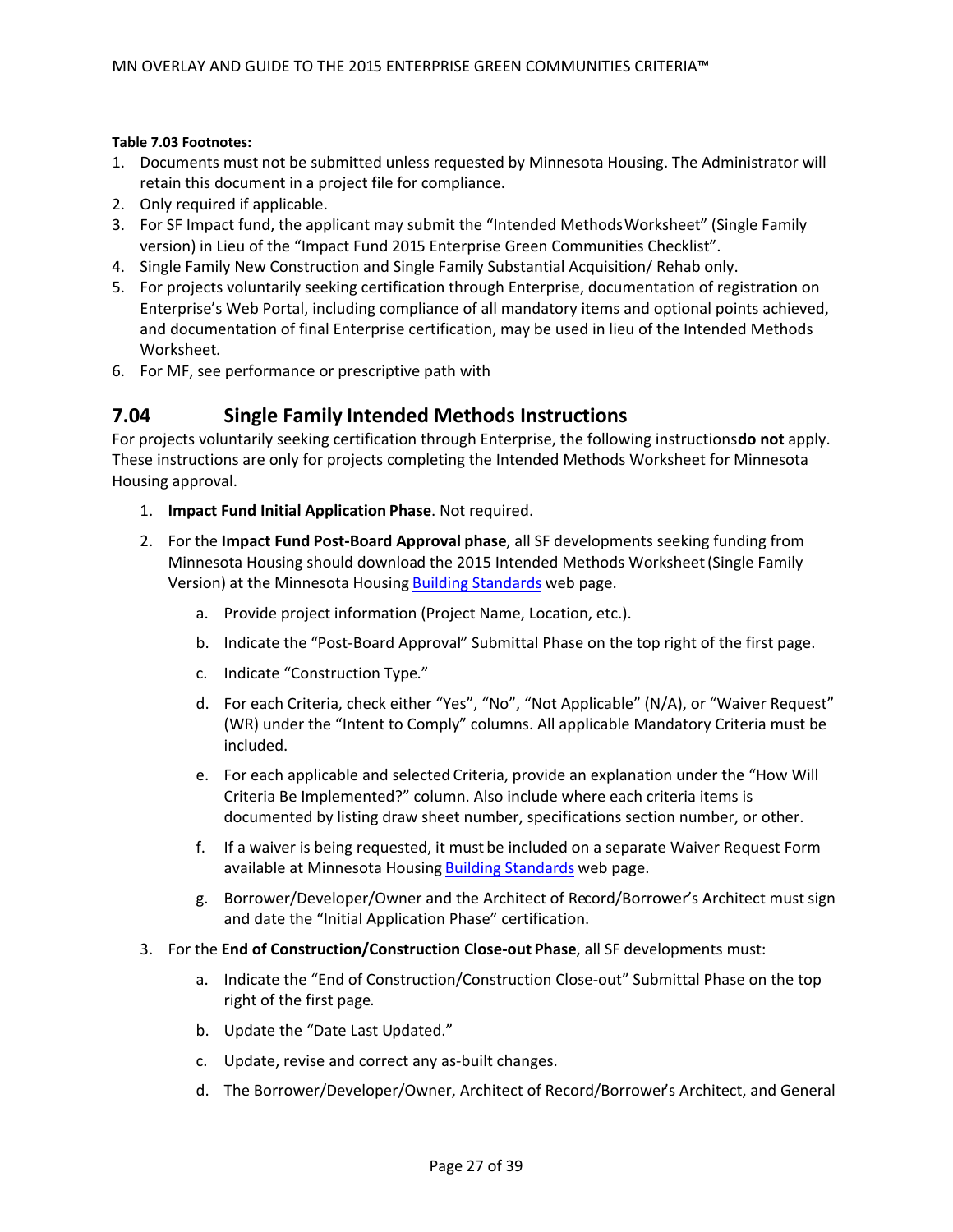Contractor must sign and date the "End of Construction/ Construction Close-out Phase" certification.

4. For each submittal phase, save the Intended Methods Worksheet as a PDF and send to Minnesota Housing.

### <span id="page-27-0"></span>**7.05 Single Family Overlay to Criteria**

The following revisions, additions, and/or clarifications to the 2015 EGCC must be applied to Minnesota Housing funded projects including those receiving Hosing Tax Credit (HTC) only allocations:

<span id="page-27-1"></span>**Category 1: Integrative Design**

**Criteria 1.2a Resident Health and Well-Being: Design for Health**

**OMIT:** From Mandatory. This is an Optional Criteria, no points.

**Criteria 1.3a Resilient Communities: Design for Resilience**

**OMIT:** From Mandatory. This is an Optional Criteria, no points.

#### <span id="page-27-2"></span>**Category 2: Location + Neighborhood Fabric**

#### **Category 2: Guidance for New Construction Projects**

**OMIT:** Reference to New Construction projects earning Criteria 2.8 or earning 8 optional points from Category 2. Optional points under Category 2 are not required for any projects.

**CLARIFICATION:** Only New Construction projects are required to meet all Category 2 Mandatory Criteria.

#### **Criteria 2.5 Proximity to Services**

**OMIT:** From Mandatory. This is an Optional Criteria, no points.

#### **Criteria 2.6 Preservation of and Access to Open Space for Rural/Tribal/Small Towns**

**OMIT:** From Mandatory. This is an Optional Criteria, no points.

#### <span id="page-27-3"></span>**Category 3: Site Improvements**

**Criteria 3.1: Environmental Remediation** (Mandatory for all projects)

#### **DELETE**: REQUIREMENTS and replace with modified text as follows:

#### **Single Family (SF)**

1. All SF projects must conduct a Phase I Environmental Site Assessment (ESA) if any or all of the following conditions apply: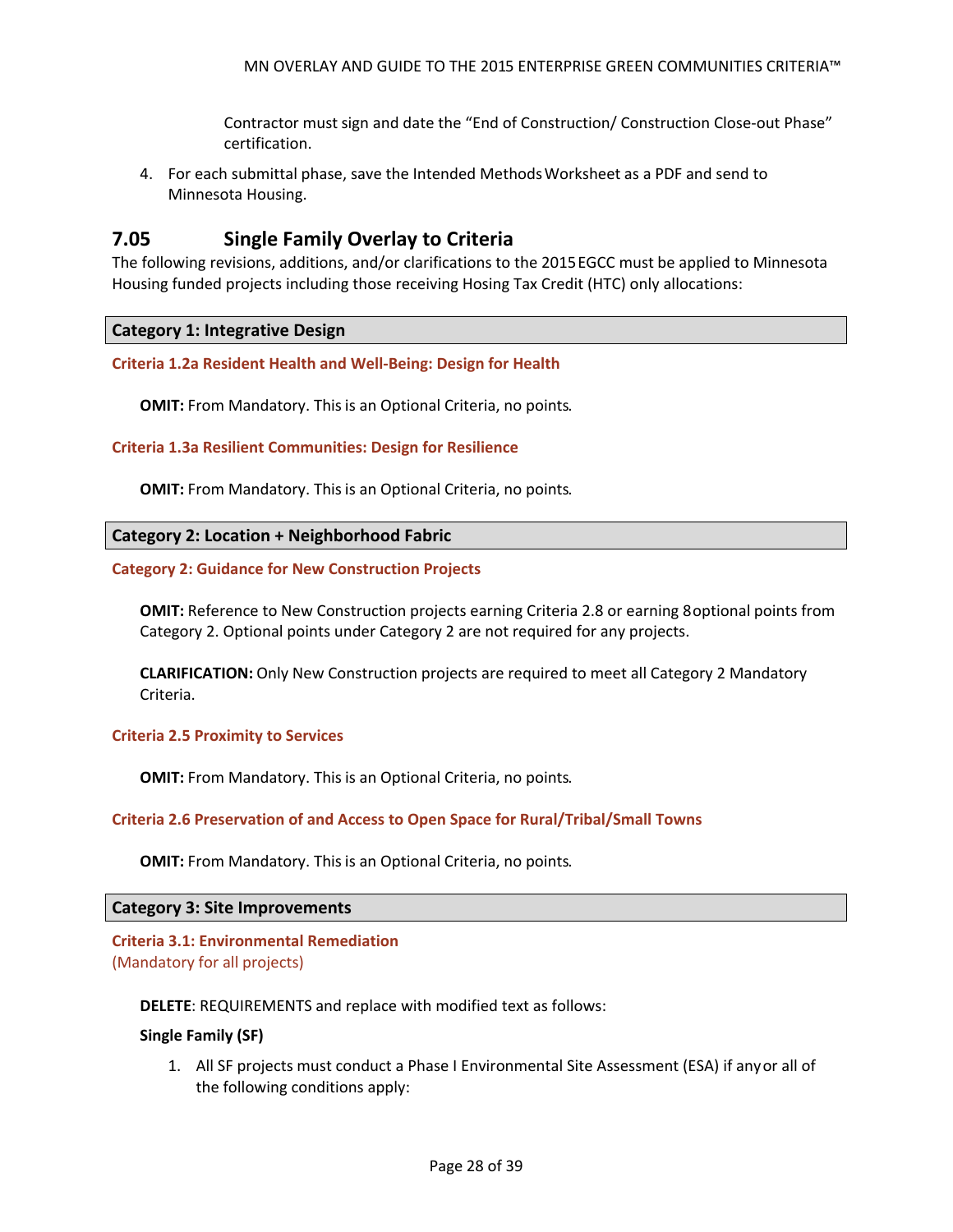- a. Sites with five or more units where there has been a change in land use from industrial, commercial, institutional or agricultural to residential;
- b. For new construction, where each individual residence/DU is not connected to a city water supply;
- c. For rehab, where the unit is neither connected to city water supply or an existing active well;
- d. Where required as a condition of acquisition/purchase.
- 2. Exception: Developments of five or more new units on previous residential land uses are exempt from the conducting a Phase I ESA.

#### <span id="page-28-0"></span>**Category 5: Energy Efficiency**

#### **General Notes applicable to Multifamily Criteria 5.1 (a, b, c, and d)**

It is acceptable to use one pathway for the Initial Application Phase and switch to another pathway after funds are awarded. In that event, the work scope must be re-evaluated and redefined based upon the recommendations and findings of the pathway used. Changes in scope are subject to approval by Minnesota Housing.

#### **Criteria 5.1c: Building Performance Standard**

(Mandatory for Substantial Rehab and Moderate Rehab:SF detached and attached homes; MF buildings with four DUs or fewer; MF buildings with three stories or fewer; MF buildings with up to five stories, where each DU has its own heating, cooling, and hot water system)

#### **MODIFY**: REQUIREMENTS to add the following text:

- 1. For all Acquisition/Substantial and Acquisition/Moderate Rehab, create and implement an Energy Efficiency Improvement Plan containing the following:
	- a. Generate a list of prioritized cost effective improvements for the entire building(s) based upon the sampling data from an energy audit. The [Minnesota Weatherization Field](http://wxfieldguide.com/mn/)  [Guide SWS-Aligned Edition](http://wxfieldguide.com/mn/) (Chapter 2.1.1) is a resource for assessing existing buildings and their energy infiltration weaknesses.
	- b. Implement those improvements into the work scope that provide a cost benefit and good return on investment. Consult Minnesota Housing for guidance, if needed, for an acceptable return on investment pay-back period (10 years or less return on investment recommended).
	- c. Cost benefit analysis can be performed by using established software or through a manual assessment.
	- d. At the end of construction, provide a post-renovation inspection and conduct a blower door test to confirm infiltration improvements.
- 2. If mechanical equipment is being replaced, it must meet the minimum efficiency levels:
	- a. Cooling Equipment (Where Provided)
		- i. 13 SEER AC
		- ii. Heat pump (See Heating Equipment)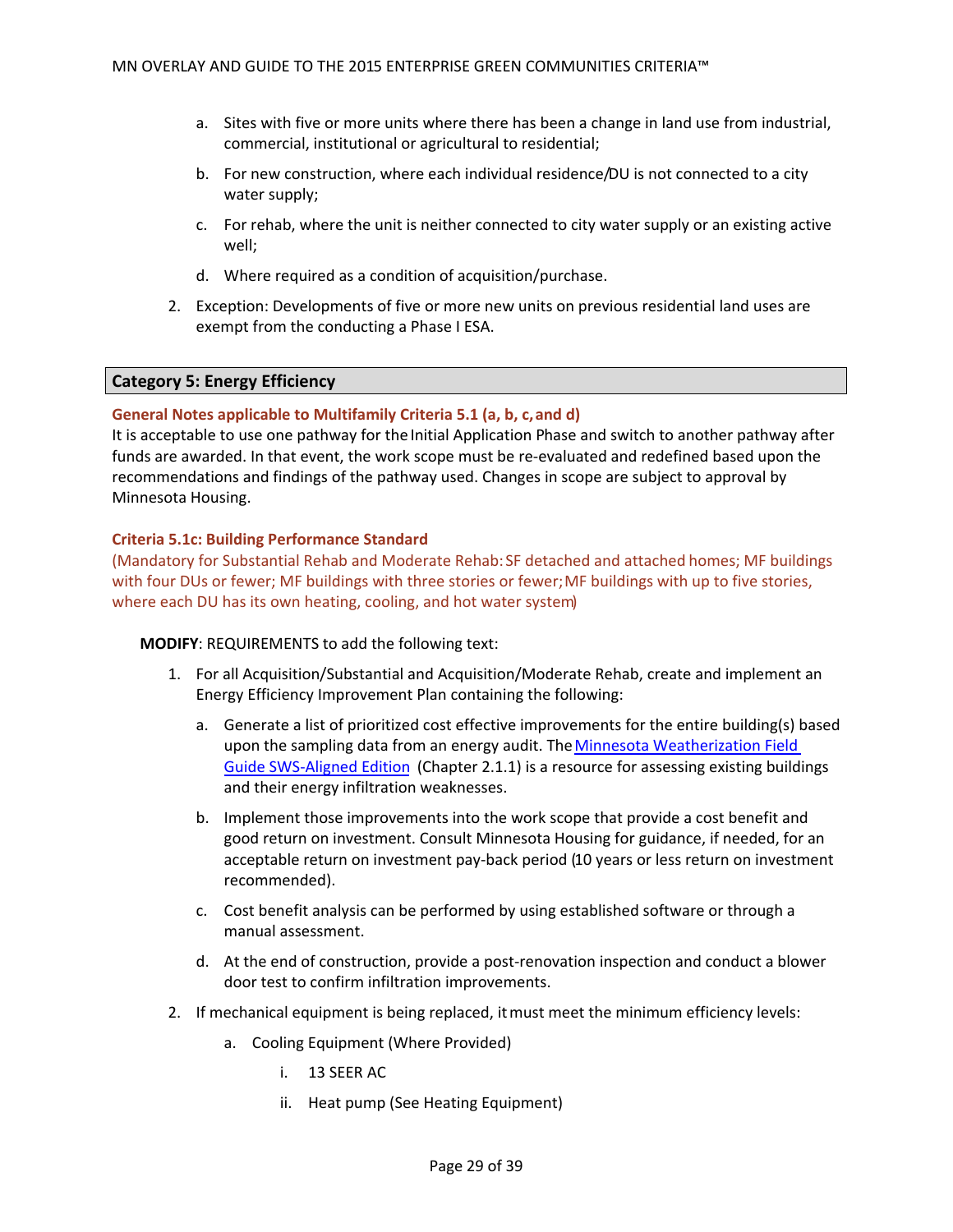- b. Heating Equipment
	- i. 95 AFUE ENERGY STAR gas furnace (non-roof top)
	- ii. 90 AFUE for gas roof top equipment
	- iii. 85 AFUE ENERGY STAR oil furnace
	- iv. 90 AFUE ENERGY STAR gas boiler
	- v. 86 AFUE ENERGY STAR oil burner
	- vi. 85 AFUE steam boilers and other non-condensing boilers
	- vii. Heat pump:
		- Zone 6. 9.5 HSPF/ 15 SEER/ 12 EER air-source w/ electric or dual-fuel backup Zone 7. 3.6 COP/ 17.1 EER ground-sourced w/ electric or dual-fuel backup
	- viii. Water Heater Heater/ Domestic Hot Water (DHW) Gas: 30 Gal = 0.63 EF; 40 Gal = 0.61 EF; 50 Gal = 0.59 EF, 60 Gal = 0.57 EF, 70  $Gal = 0.55 EF$ ; and 80 Gal = 0.53 EF. Electric: 30 Gal = 0.94 EF; 40 Gal = 0.93 EF; 50 Gal = 0.92 EF, 60 Gal = 0.91 EF, 70 Gal = 0.90 EF; and 80 Gal = 0.89 EF. Oil: 30 Gal = 0.55 EF; 40 Gal = 0.53 EF; 50 Gal = 0.51 EF, 60 Gal = 0.49 EF, 70  $Gal = 0.47$  EF; and 80 Gal = 0.45 EF.

**MODIFY**: RATIONALE to add the following text:

Utility cost for low-income families can account for 19.5 percent of household budget (EPA national average 2001). The intent is to maximize financial benefit of energy efficiency and weatherization efforts in moderate renovation projects without adverse impact on home durability, indoor air quality and existing mechanical equipment. Working with an energy auditor or weatherization expert (SF) on a plan tailored to the specific conditions of each home/unit will help maximize energy savings and ensure health and safety of residents. Check with local utility for rebates or programs that may help off-set the cost of weatherization and new system/component.

Resources and Links: See Chapter 8 of this Overlay and Guide.

#### **Criteria 5.5: Lighting**

(Mandatory for New Construction, and applicable Rehab projects)

**MODIFY:** The REQUIRMENTS will only be applicable to "any new" light fixtures. At Moderate Rehab, only fixtures included in the proposed scope of work must meet this criterion.

<span id="page-29-0"></span>**Category 6: Materials**

#### **Criteria 6.7a: Environmentally Preferable Flooring**

(Mandatory at New Construction and Rehab if project scope includes provisions for flooring)

**MODIFY:** The REQUIREMENTS to allow carpet at rooms with floors that are in direct contact with the foundation slabs (aka Ground-Connected Concrete Slabs) as follows:

For all New construction, Acquisition/Rehab projects, at least one of the following exceptions to the "Prohibited Locations" must apply: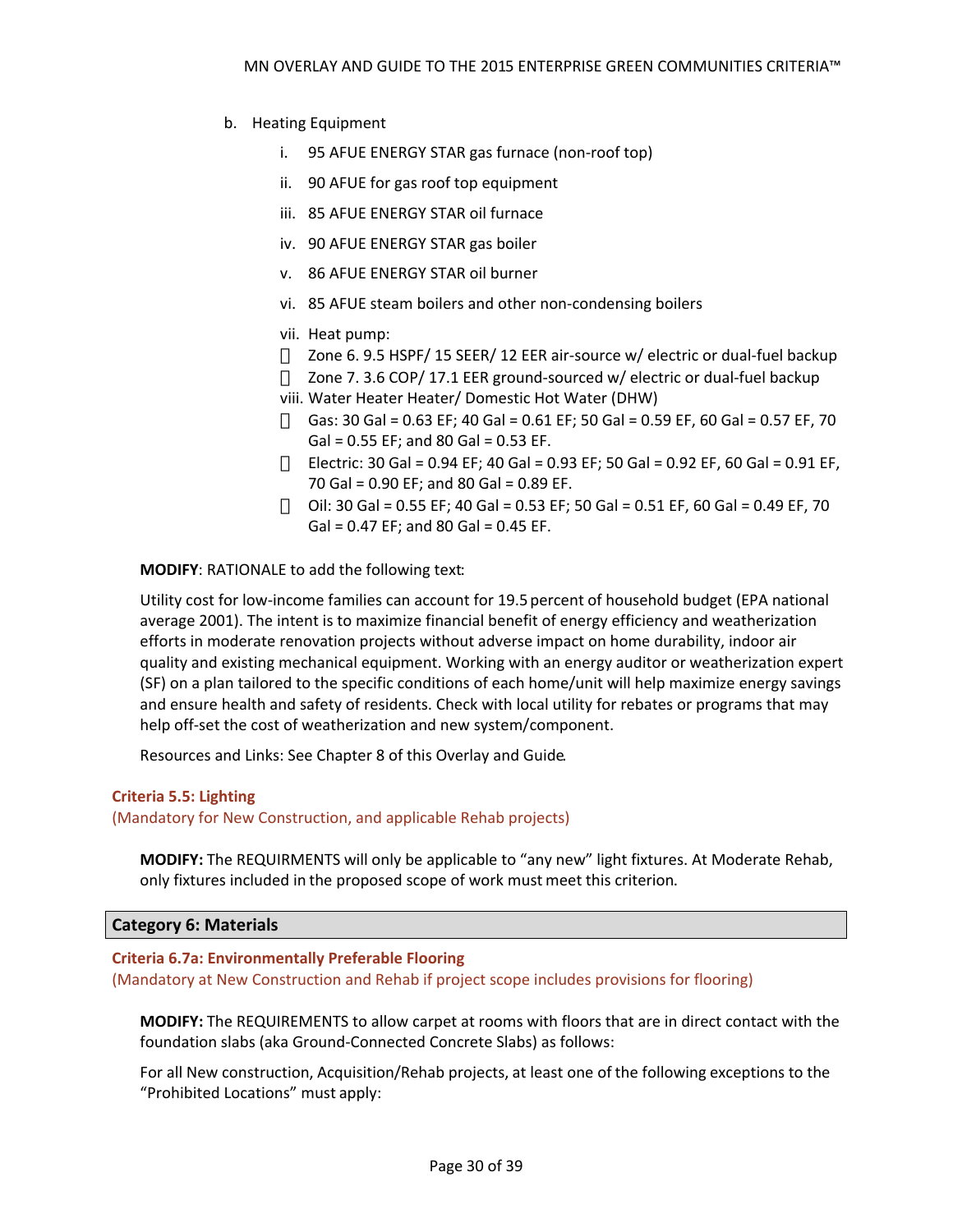- 1. Ground-Connected Concrete Slabs: Approved carpet may be installed on ground-connected concrete slabs if there is evidence of a properly installed vapor barrier present beneath the concrete slab where the carpet is installed. This exception is allowed at non-basement locations where the finish grade is lower than all sides of the concrete slab; Or,
- 2. Basements: Approved carpet tile (not adhered to the floor) may be installed on below grade (full or partial basements) ground-connected concrete slabs if there is a functioning drain tile system that is connected to a functioning sump pump or gravity fed outlet; Or,
- 3. Capillary Break and Vapor Barrier Assembly: If approved by MN Housing, carpet may be installed at ground-connected (concrete slab on grade) floors if a properly installed capillary break and vapor barrier assembly is provided between the (concrete) slab and the carpet. Products made up of a dimpled, heavy-duty plastic membrane may be considered; Or,
- 4. Poly-film Test Confirms no Moister Present: If approved by Minnesota Housing, carpet may be installed at ground connected floors if a Poly-film test per ASTM D4263 Test Method of Indicating Moisture in Concrete by the Plastic Sheet Method is conducted on the existing, untreated concrete subfloor with no evidence of vapor. This test may also be used after the installation of a moisture control system if approved by Minnesota Housing. In order to meet the conditions of the Poly-film Test, Carpet Tile must be used. Roll or Sheet products are not allowed. The "Poly-film" test must be provided by a third party, independent testing agency with the results sent to Minnesota Housing.

#### Notes:

"Approved carpet or carpet tile" must meet the Carpet and Rug Institute's Green Label or Green Label Plus certification for carpet, pad, and carpet adhesives.

Avoid carpet pads or adhered carpet at ground-connected floors.

The exceptions noted here do not apply if there is a history of flooding, foundation seepage, leaking or moisture within an existing basement or ground-connected concrete slab.

#### **Criteria 6.12: Construction Waste Management**

(Mandatory and optional for New Construction, Substantial Rehab and Moderate Rehab)

**CLARIFICATION:** This requirement is Mandatory and it allows optional points. All projects regardless of scope of work must meet the Mandatory.

#### <span id="page-30-0"></span>**Category 7: Healthy Living Environment**

**Criteria 7.3: Combustion Equipment** (Mandatory for projects with combustion equipment)

SF Acquisition/ Rehab: If combustion equipment is located in individual DUs, the following must apply:

**ADD:** The following must replace the second paragraph under "REQUIREMENTS".

If combustion equipment is located in individual DUs and if modifications are made to properties which may negatively affect the safe operation of in-unit, existing natural draft combustion equipment (such as building envelope, kitchen exhaust, bath exhaust, etc.), the work scope must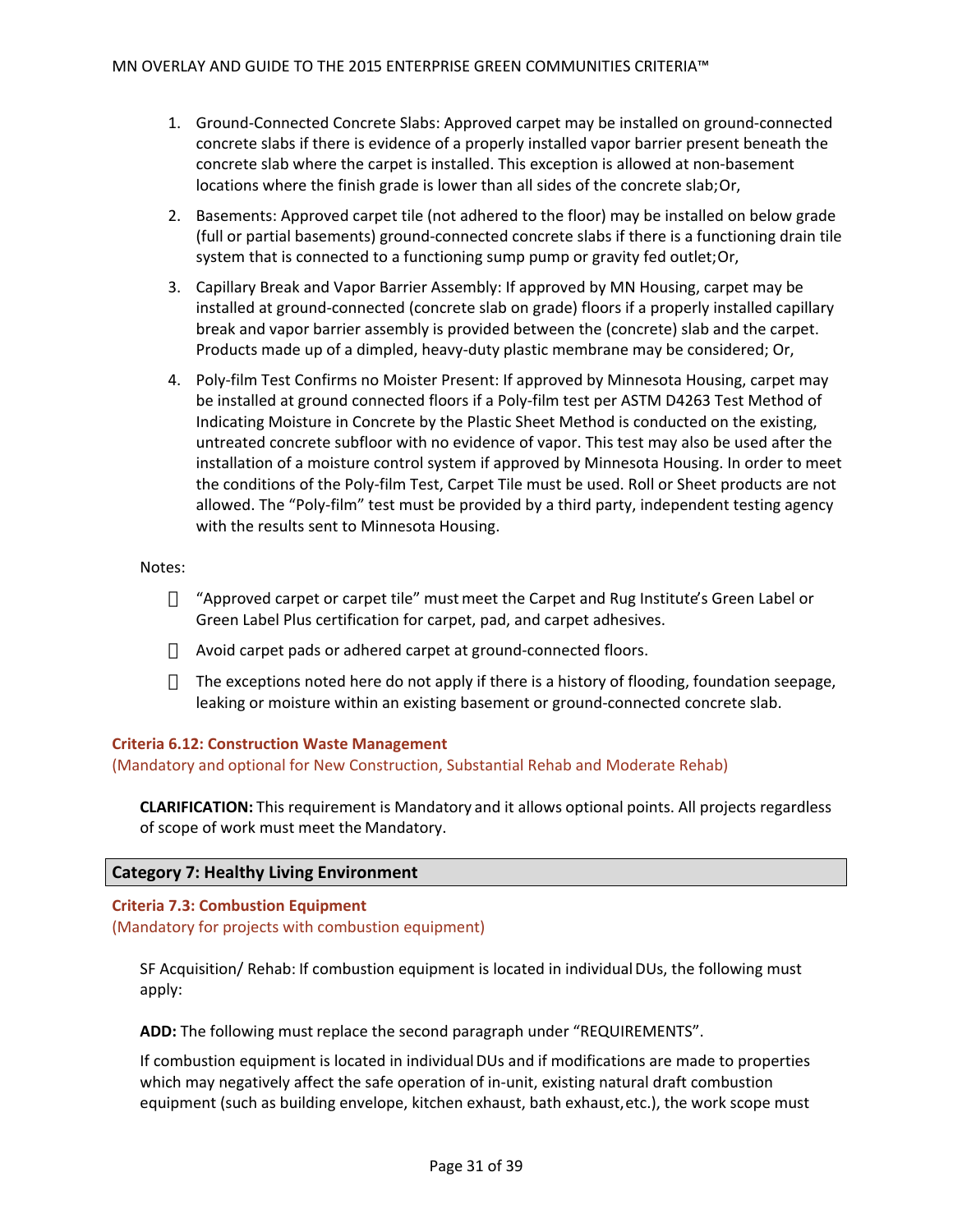include:

- 1. Replacement of all existing in-unit space and water heating natural draft combustion equipment with new power-vented or closed (sealed) combustion equipment; Or,
- 2. If existing natural draft combustion equipment will remain, the development team must provide a combustion action plan with post-construction testing and a remediation plan in the event testing reveals unsafe CO levels to ensure combustion safety. Pre-construction testing using a sampling of units is recommended to help guide the work scope.
	- a. Combustion Safety Requirements/ Testing Protocols must be per:
		- i. RESNET Guidelines for Combustion Safety and Developing Work Orders; Or,
		- ii. BPI Combustion Safety Test Procedure for Vented Appliances.

**DELETE**: The existing third paragraph and replace with the following new paragraph:

CO alarms must be installed at all New Construction and Acquisition/ Rehab properties as required to meet Minnesota State Statute.

#### **Criteria 7.7: Mold Prevention: Water Heaters**

**OMIT:** From Mandatory. This must be an Optional Criteria, no points

# **Criteria 7.8: Radon Mitigation**

(Mandatory for all projects)

**DELETE:** All REQUIREMENTS and replace with the following:

Note: All Radon Testing/ Measurements must be provided by a person certified by the National Radon Proficiency Program (NRPP) or the National Radon Safety Board (NRSB)

- 1. New Construction. At a minimum, install a **Passive** sub-slab depressurization system as noted in the Criteria and as required by the Minnesota State Building Code for single family new construction. Although not required, we encourage an **Active** system to meet the Minnesota Department of Health Gold Standard for new construction.
- 2. Rehab (without envelope improvement). Radon testing must be conducted in accordance with item number 4. Testing (as noted below). If the radon testing results in a reading of 4 pCi/L or more, a mitigation system must be installed in accordance with item number 5. Radon Mitigation (as noted below).
- 3. Rehab (with envelope improvements). Radon testing must be conducted in accordance with item number 4. Testing (as noted below). If the radon testing results in a reading of 4 pCi/L or more a mitigation system must be installed in accordance with item number 5. Radon Mitigation (as noted below).
	- a. When to Test:
		- i. Prior to construction. Early detection of the presence of radon above the EPA recommendations action level of 4 pCi/L could result in a more cost-effective rehab if the work scope identifies and addresses mitigation measures early in the development of the project; Or,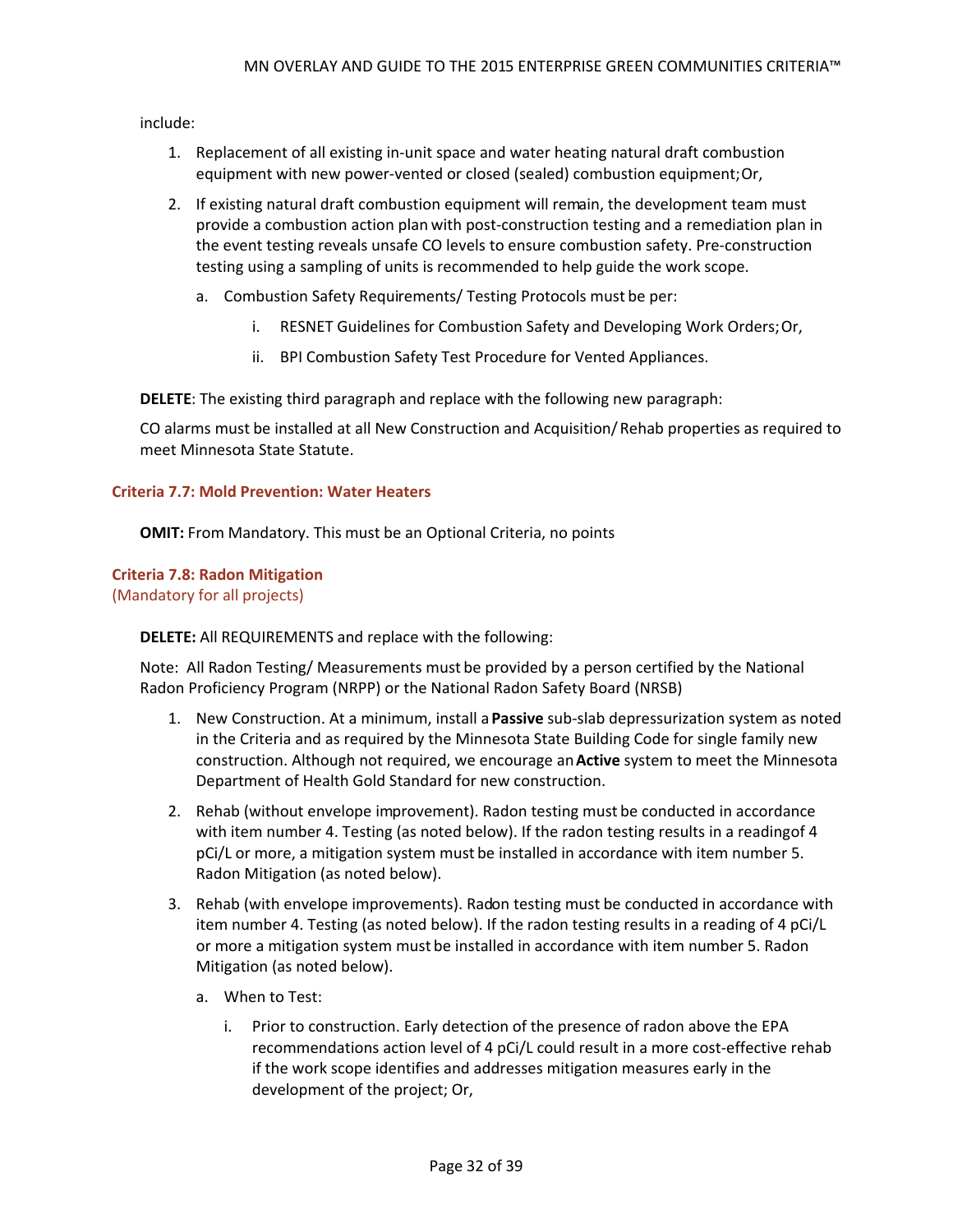- ii. After construction. Rather than testing prior construction, it's acceptable to include a Passive system in the scope of work without testing. After construction is complete, but before occupancy, test for radon and activate the system if needed.
- 4. Testing. The lowest livable level must be tested when the project is complete (and prior to occupancy) following the ANSI-AARST testing protocol using a continuous radon monitor or simultaneous testing using two short-term test devices that are approved by the American Association of Radon Scientist and Technologist (AARST) National Radon Proficiency Program (NRPP); or National Radon Safety Board (NRSB). Testing should always be conducted in the lowest livable level and by devices approved by the AARST-NRPP.
- 5. Radon Mitigation. In homes where a radon mitigation system is installed, the mitigation system must meet the following requirements:
	- a. The system must be installed by a nationally certified radon contractor or radon mitigation service provider listed on the Minnesota Department of Health's website. Mitigation work must meet the requirements of the ASTM E2121 "Standard Practice of Installing Radon Mitigation Systems in Existing Low-Rise Residential Buildings" standard.
	- b. Where mitigation is performed, a post-test must be provided to verify that radon levels are below 4 pCi/L.
	- c. Test results must be provided to the homeowner along with supplemental information on radon as specified in ASTM E2121 Section 7.7.
- 6. Exterior System. An exterior Radon mitigation system is not allowed.

Resources and Links: See Chapter 8 of this Overlay and Guide

#### **Criteria 7.12: Active Design: Promoting Physical Activity Within the Building**

**OMIT:** From Mandatory. This is an Optional Criteria, no points.

#### **Criteria 7.15: Reduce Lead Hazards in Pre-1978 buildings**

(Mandatory for all rehab)

**DELETE:** REQUIREMENTS and RECOMMENDATIONS sub-items and replace with the following text:

#### **REQUIREMENTS**

For SF rehabilitation, refer to the Minnesota Housing *Lead Based Paint Guidebook* (For Applicable Homes Division Programs).

#### <span id="page-32-0"></span>**Category 8: Operation, Maintenance, and Resident Engagement**

**Criteria 8.5: Project Data Collection and Monitoring System: 100 Percent Owner Paid Utility Accounts, 15 Percent Tenant Paid Utility Accounts**  (Optional/No points)

**OMIT**: This Mandatory Criteria. It may be included as an Optional Criteria item, however no points are available. To claim optional points under Criteria 8.6, the requirements of Criteria 8.5 must be met.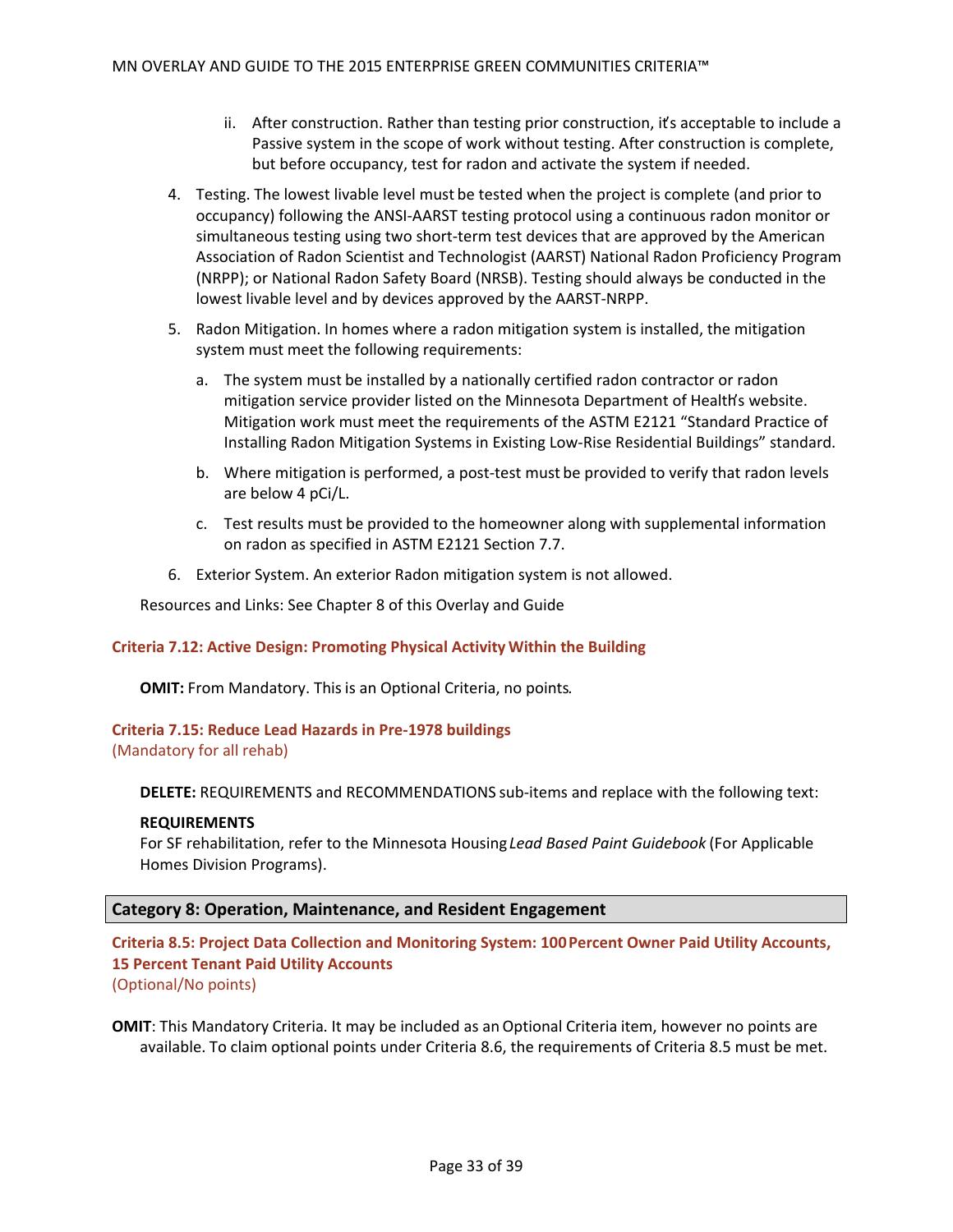# <span id="page-33-0"></span>**Chapter 8 – Other Information**

# <span id="page-33-1"></span>**8.01 Exemptions and Waivers**

Compliance with specific Criteria may be waived if the Borrower/ Developer/ Architect can demonstrate that the Criteria creates a tangible hardship or is inadvisable for a specific project.Alternate means of meeting specific Criteria intent will also be considered, if applicable.Waiver requests should be submitted to Minnesota Housing on a [Minnesota Housing 2015 Waiver Request](http://www.mnhousing.gov/download/MHFA_1038717), located on the Building [Standards](http://www.mnhousing.gov/wcs/Satellite?c=Page&cid=1358905261142&pagename=External%2FPage%2FEXTStandardLayout) web page.

# <span id="page-33-2"></span>**8.02 Conflicting Requirements**

The most restrictive requirement applies when requirements outlined in this document conflict with other local, state or federal requirements (codes, ordinances, regulations, standards, etc.). Such conflicts should be coordinated with the local building official, zoning administrator, fire marshal, or other entity with jurisdiction in said area.

### <span id="page-33-3"></span>**8.03 Combined New Construction and Rehab**

Where a single project/site includes a new building and a rehab building, a separate Intended Methods Worksheet must be provided for each construction type. Under this condition, the following applies:

- 1. The optional points are limited to a minimum of 30 for each.
- 2. For non-residential new construction buildings (i.e., community buildings), compliance with Criteria 5.1a must have an "As-Designed" HERS Index equal to or less than the "Energy Star HERS Index of Referenced Design Home" with Size Adjustment Factor.

### <span id="page-33-4"></span>**8.04 Energy Raters and Auditors**

If an Energy Star Rater, Field Inspector, or Energy Auditor is required, such individual or entity must be a third party provider and cannot be associated with the architect, design engineer, borrower, owner, contractor, or any other entity with an identity of interest.

**Clarification: Rater vs. Auditor.** An Energy Rater or HERS Rater is a RESNET Certified individual.The Department of Energy's ENERGY STAR programs require an Energy Rater/HERS Rater to be RESNET Certified. An Energy Auditor is not necessarily a certified rater, but does have experience in energy auditing. An Energy Auditor cannot provide services for ENERGY STAR, but they can do an energy audit and create an energy efficiency improvement plan.

### <span id="page-33-5"></span>**8.05 Resources and Links**

#### **Technical Assistance:**

[Minnesota Housing documents and Staff Architect contact information](http://www.mnhousing.gov/wcs/Satellite?c=Page&cid=1358905261142&pagename=External%2FPage%2FEXTStandardLayout) [Enterprise Green Communities](http://www.EnterpriseCommunity.org/green)

#### **Contractor Directories:**

[Energy Rater in Minnesota](http://www.energystar.gov/index.cfm?fuseaction=estar_partner_list.showPartnerSearch) [RESNET Home Energy Raters](http://www.resnet.us/directory/search/searchtype/auditor/zip/mn/trade_id/89/slug/home-energy-raters-hers-raters/page/1) ENERGY STAR certified HVAC contractors: [ACCA](http://www.acca.org/qa/directory/new-homes) and [Advanced Energy](http://www.advancedenergy.org/hvac/members.php)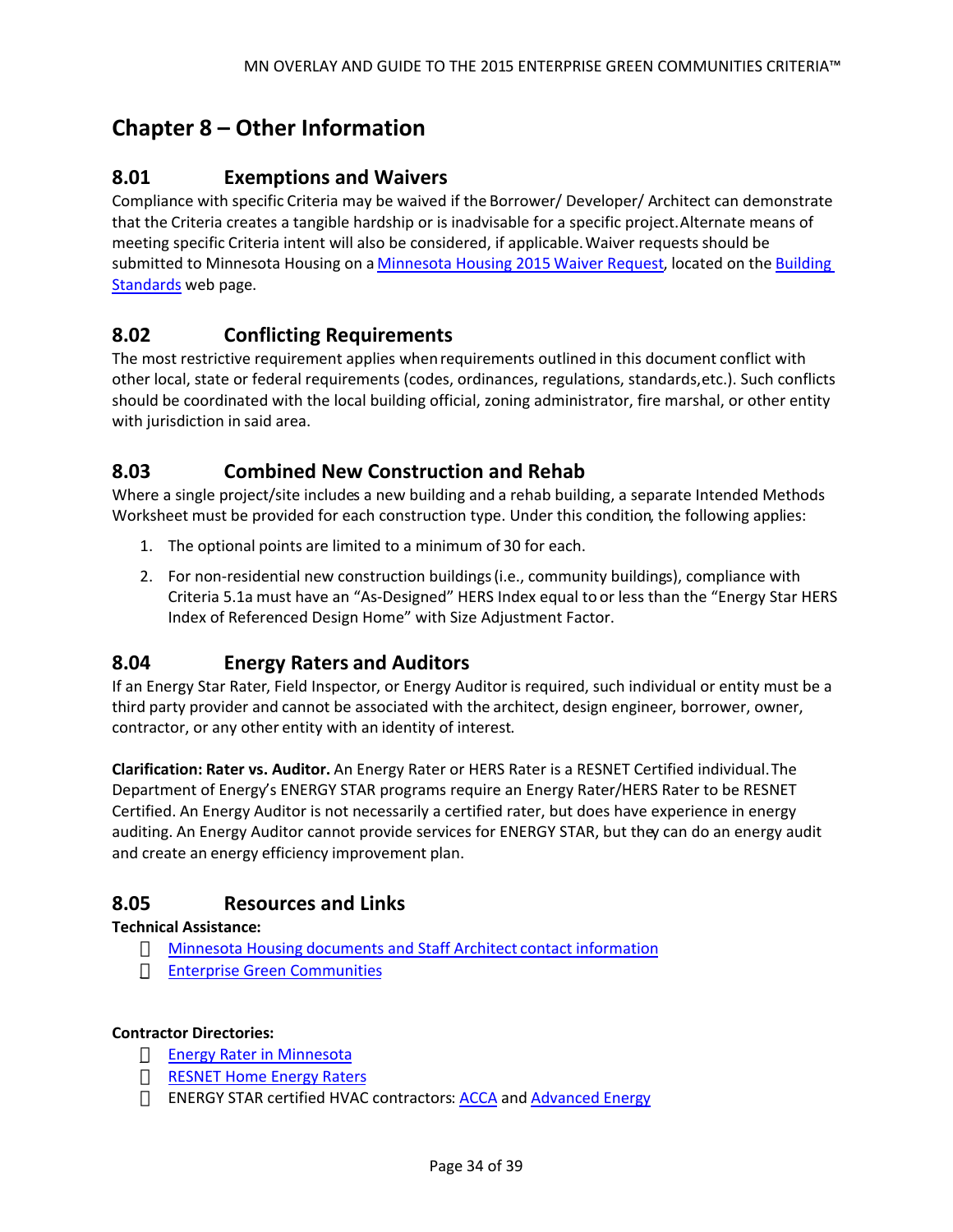#### [Minnesota Department of Health Radon Mitigation Contractors](http://www.health.state.mn.us/divs/eh/indoorair/radon/mitigation.html)

#### **Technical Resources:**

[AARST-ANSI Radon Measurement and Mitigation EPA Protocols](http://www.aarst.org/bookstore.shtml) [Building Performance Institute \(BPI\)](http://www.bpi.org/) [Minnesota Building Performance Association](http://mbpa.us/) website for finding Minnesota raters and auditors [Minnesota Weatherization Field Guide](http://wxfieldguide.com/mn/whnjs.htm) [Minnesota Weatherization Policy Manual](http://mn.gov/commerce-stat/pdfs/wap-policy-manual.pdf) [Radon in Minnesota Homes](http://www.health.state.mn.us/divs/eh/indoorair/radon/index.html) Radon Technical Assistance: [Minnesota Department of Health](http://www.radon.com/sub/mn/) Indoor Environments & Radiation Section, Indoor Air Unit PO Box 64975 St. Paul, MN 55164-0975 Phone: 651.201.4601 or 800.798.9050 Fax: 651.201.4606/TTY: 651.201.5797 [RESNET](http://www.resnet.us/)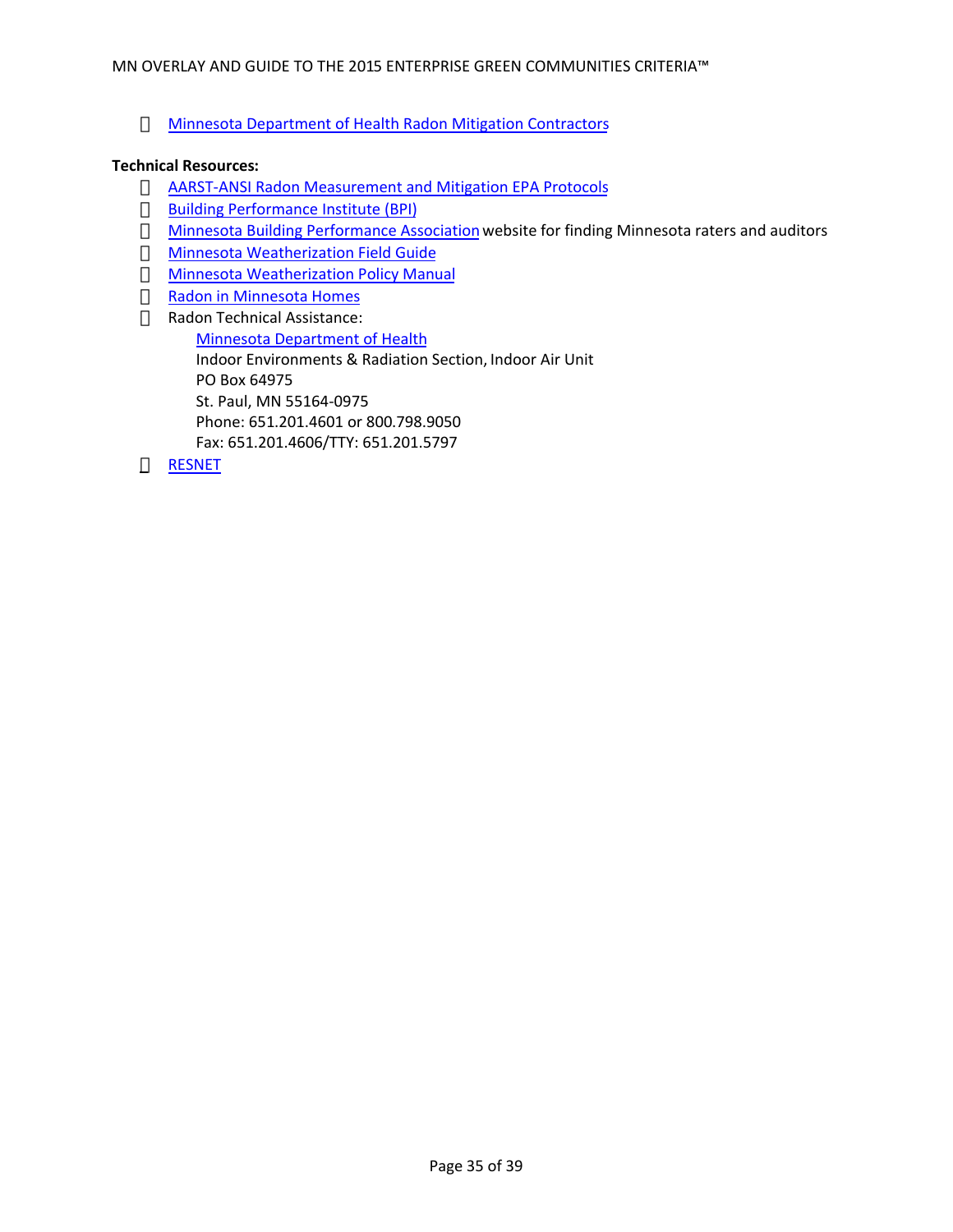# <span id="page-35-0"></span>**Chapter 9 – Contract Compliance and Equal Opportunity**

# <span id="page-35-1"></span>**9.01 Policy**

 It is the policy of Minnesota Housing to practice affirmative action to provide equal opportunity in all of our projects, programs, and other endeavors. Minnesota Housing's goal is to achieve a client and recipient mix that is representative of the people who live in our state and our communities so that all employment and contractual benefits that develop as a result of our programs will be shared by all Minnesotans. This policy applies to all Minnesota Housing employees and Minnesota Housing's external partners.

# <span id="page-35-2"></span>**9.02 Purpose**

The purpose of this policy is to make Minnesota Housing's commitment to act affirmatively to achieve equal opportunity in all facets of its operation, clear to both internal staff and outside parties with whom we do business.

# <span id="page-35-3"></span>**9.03 Goals**

Our goal is to ensure minority and female contractors and subcontractors equal access to business opportunities on Minnesota Housing financed projects and to encourage the presence of minorities and women at all levels, including on the staffs of the program participants having contractual agreements with Minnesota Housing. Minnesota Housing's goal is to ensure that the workforces on the projects and programs we finance reflect demographically the area in which they are located. These goals will apply for the length of the contract or the life of the mortgage. Minnesota Housing, at its discretion, may set numerical or percentage goals dependent on the location and size of a given project. Current goals will be determined by staff based on the location of the project.

### <span id="page-35-4"></span>**9.04 Requirements**

Minnesota Housing is required to comply with all applicable local, state, and federal laws. These requirements are passed on to everyone that Minnesota Housing does business with, either by contractual agreement or as a Minnesota Housing policy.

### <span id="page-35-5"></span>**9.05 Sanctions**

Minnesota Housing has the contractual authority to demand full payment of any loan or grant, stop proceeding with any project at any stage, and cease to do business with any entity or individual that fails to follow its affirmative action policies or fails to meet its/his/her contractual equal opportunity obligations.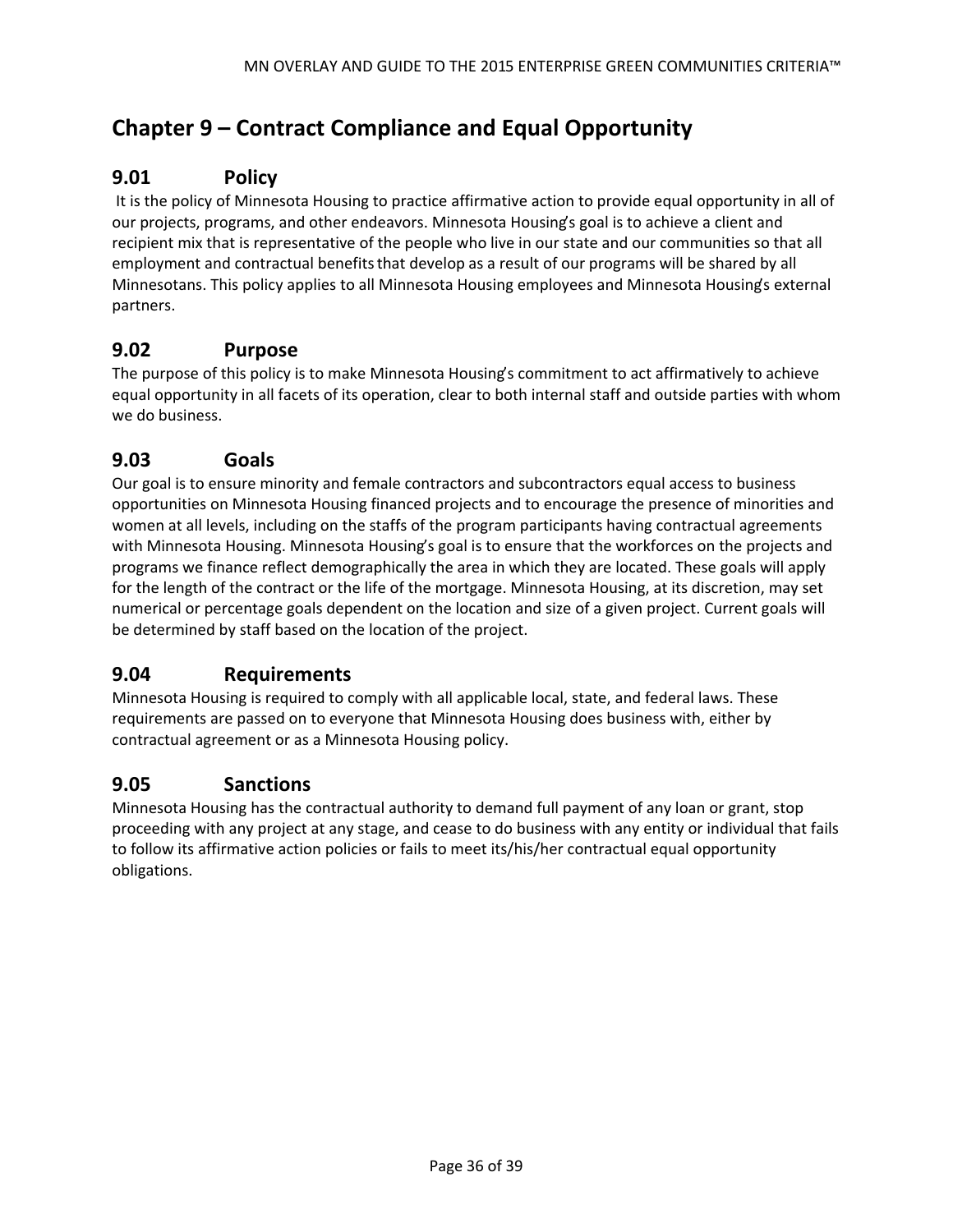# <span id="page-36-0"></span>**Chapter 10 - Fair Housing Policy**

It is the policy of Minnesota Housing to affirmatively further fair housing in all its programs so that individuals of similar income levels have equal access to Minnesota Housing programs, regardless of race, color, creed, religion, national origin, sex, marital status, status with regard to public assistance, disability, familial status, gender identity or sexual orientation.

Minnesota Housing's fair housing policy incorporates the requirements of the Fair Housing Act, Title VIII of the Civil Rights Act of 1968, as amended by the Fair Housing Amendment Act of 1988, as well as the Minnesota Human Rights Act. Housing providers are expected to comply with the applicable statutes, regulations, and related policy guidance. Housing providers should ensure that admissions, occupancy, marketing and operating procedures comply with nondiscrimination requirements.

In part, the Fair Housing Act and the Minnesota Human Rights Act make it unlawful to, because of protected class status:

discriminate in the selection/acceptance of applicants in the rental of housing units;

discriminate in terms, conditions or privileges of the rental of a dwelling unit or services or facilities;

engage in any conduct relating to the provision of housing that otherwise make unavailable or denies the rental of a dwelling unit;

make, print or publish (or cause to make, print or publish) notices, statements or advertisements that indicate preferences or limitations based on protected class status;

represent a dwelling is not available when it is in fact available;

deny access to, or membership or participation in, associations or other services organizations or facilities relating to the business of renting a dwelling or discriminate in the terms or conditions of membership or participation; or

engage in harassment or quid pro quo negotiations related to the rental of a dwelling unit.

Minnesota Housing has a commitment to affirmatively further fair housing for individuals with disabilities by promoting the accessibility requirements set out in the Fair Housing Act, which establish design and construction mandates for covered multifamily dwellings and requires housing providers to make reasonable accommodations and to allow persons with disabilities to make reasonable modifications.

Applicants will be required to submit an Affirmative Fair Housing Marketing Plan at the time of application, to update the plan regularly and to use affirmative fair housing marketing practices in soliciting renters, determining eligibility and concluding all transactions.